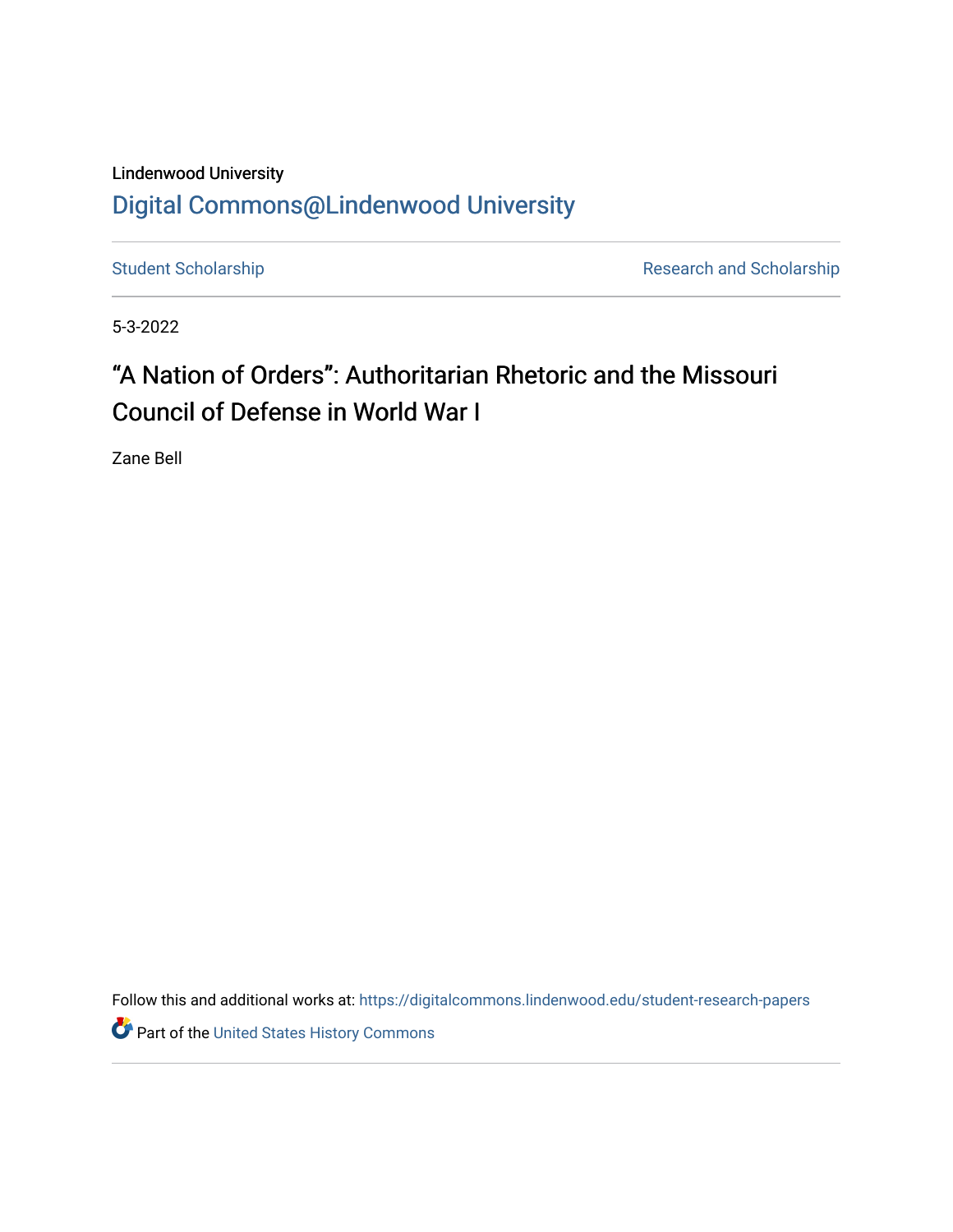"A Nation of Orders":

Authoritarian Rhetoric and the Missouri Council of Defense in World War I

Zane Bell

HIST-48100-21: Senior Seminar in History

3 May 2022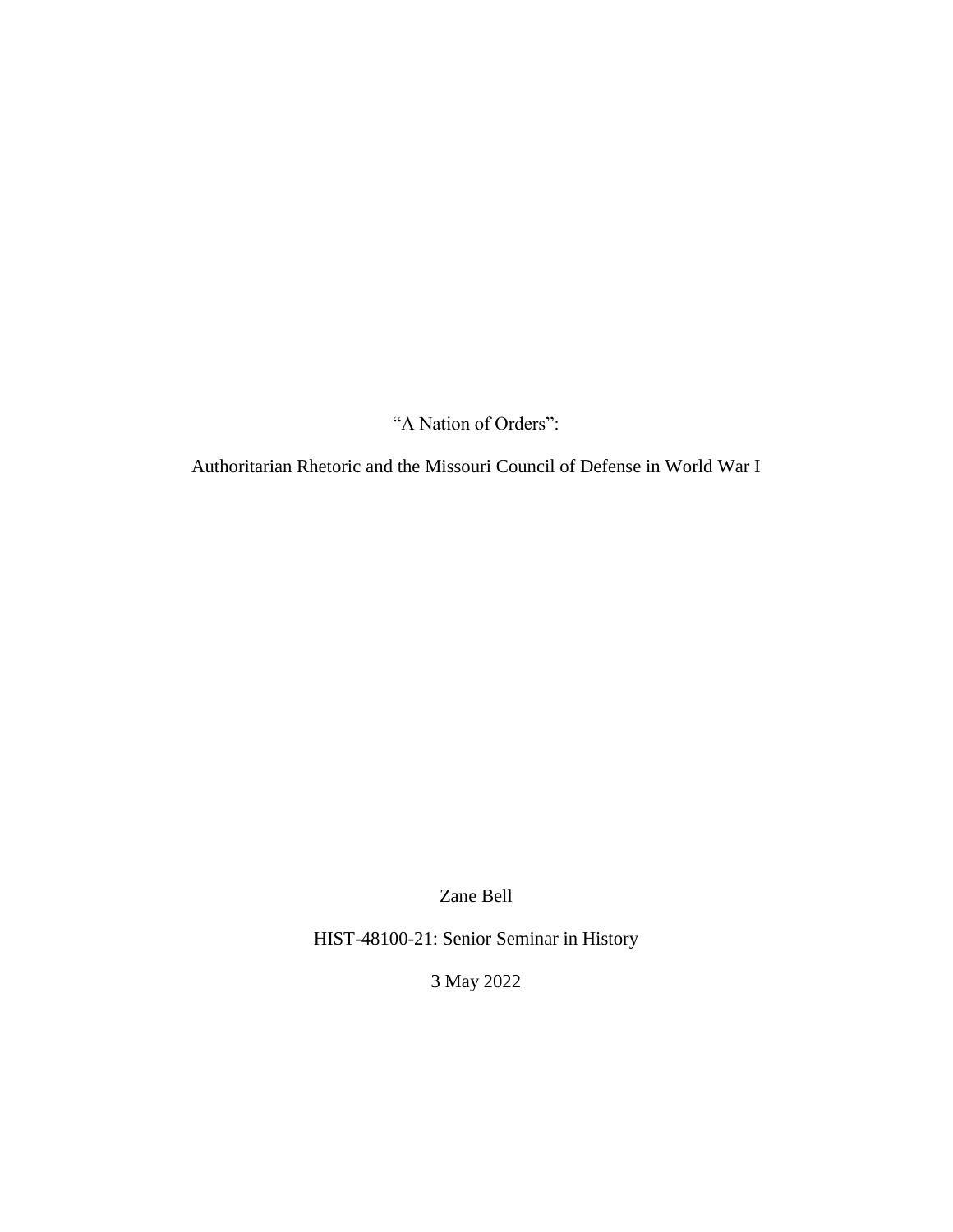In wartime, demographic groups with a greater resemblance or relation to the populations of adversarial powers often bear the brunt of social pressure on the homefront. To a degree, even the oft-hated proponents of peace -- who sometimes do coincide and overlap with the aforementioned sort of demographics -- seem to receive comparably less vitriol from the rest of the public. Indeed, wartime powers frequently persecute portions of their population for the sake of uncovering a "fifth column" -- an idea made popular by a fascist general in the Spanish Civil War who claimed that the march of his four columns on the capital had been aided by another column formed by citizens within the city.<sup>1</sup> During the Second World War, the United States government, believing that its western coast was at risk to similar sabotage, interned its own citizens of Japanese descent, many of whose families had existed peacefully in the country for decades by that point. Such perceptions of a demographic's subversive potential are often fabricated entirely, as they were during World War I when various powers incorrectly viewed their Jewish citizens as being agents of their opponent nations. Similarly, the Ottoman Empire predicated its atrocities against Armenians on such paranoia, ultimately resulting in genocide. All of these instances fly in the face of the fact that any given demographic -- whether it be ethnic, racial, or cultural in nature -- holds in itself a great many attitudes, motivations, and objectives. In essence, no demographic is monolithic in the sense that it may be prone to a single approach in its wartime attitudes and activities.

During the First World War, Americans of German descent certainly did not stray from this principle, especially as they engaged in endeavors that ranged from actively supporting the

<sup>1</sup> Glyn Prysor, "The Fifth Column and the British Experience of Retreat, 1940," *War in History* 12, no. 4 (November 2005): 423.

https://www.jstor.org/stable/pdf/26061828.pdf?refreqid=excelsior%3A83331cf810e1cbf1ff2309fddf722c21&ab\_se gments=0%2Fbasic\_search\_gsv2%2Fcontrol&origin=.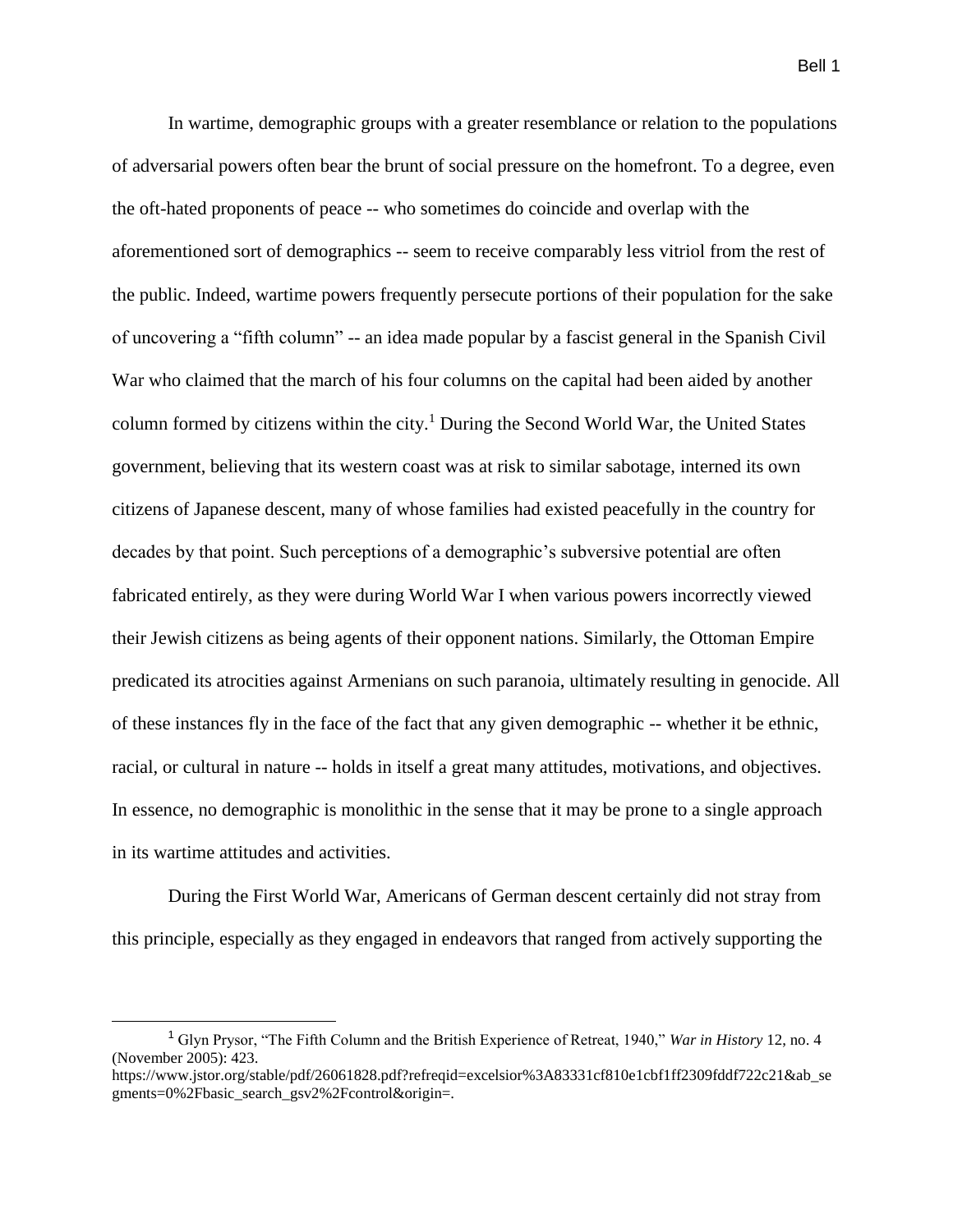Germanic-dominated Central Powers, to serving against them on the Western Front, to disparaging their fellow German-American citizens in acts of "superpatriotism."<sup>2</sup> Nevertheless, the American establishment on the homefront frequently viewed the entirety of this demographic as being particularly susceptible to acting out as fifth columnists, who were expected to rise against the United States and aid in the German and Austro-Hungarian military efforts. To reduce the perceived probability of this, as well as to ensure the comfort of Americans outside of the Germanic demographic, various departments of the government clamped down on the vestiges of German-American cultural expression that united them, especially churches and schools, which supposedly fostered or signaled disloyalty to the nation. In Missouri, the governor at the time, Frederick Gardner, assigned a state council of defense with this special task, as he himself had been instructed to do per the guidelines of the National Council of Defense.<sup>3</sup> In turn, the Missouri Council of Defense engaged in rhetoric that was deliberately authoritarian and further incited American society to conduct grassroots campaigns against the civil liberties of any nonconformists, especially German-Americans.

Traditionally, scholarship on the German-American experience in World War I holds that the campaigns of anti-German proponents were deliberately harsh and fueled primarily by popular paranoia, which resulted in negative cultural effects for German-Americans across the homefront. In his article, "The War against German-Americans: The Removal of German Language Instruction from Indianapolis Schools, 1917-1919," Paul Ramsey claims that anti-German proponents acted so vehemently against the demographic that the effort could be

<sup>&</sup>lt;sup>2</sup> Paul J. Ramsey. "The War Against German-American Culture: The Removal of German Language Instruction from the Indianapolis Schools, 1917-1919," *Indiana Magazine of History* 98, no. 4 (December 2002): 285, https://www.jstor.org/stable/27792420.

<sup>3</sup> Petra DeWitt, *Degrees of Allegiance: Harassment and Loyalty in Missouri's German-American Community During World War I* (Athens: Ohio University Press, 2012): 5-6.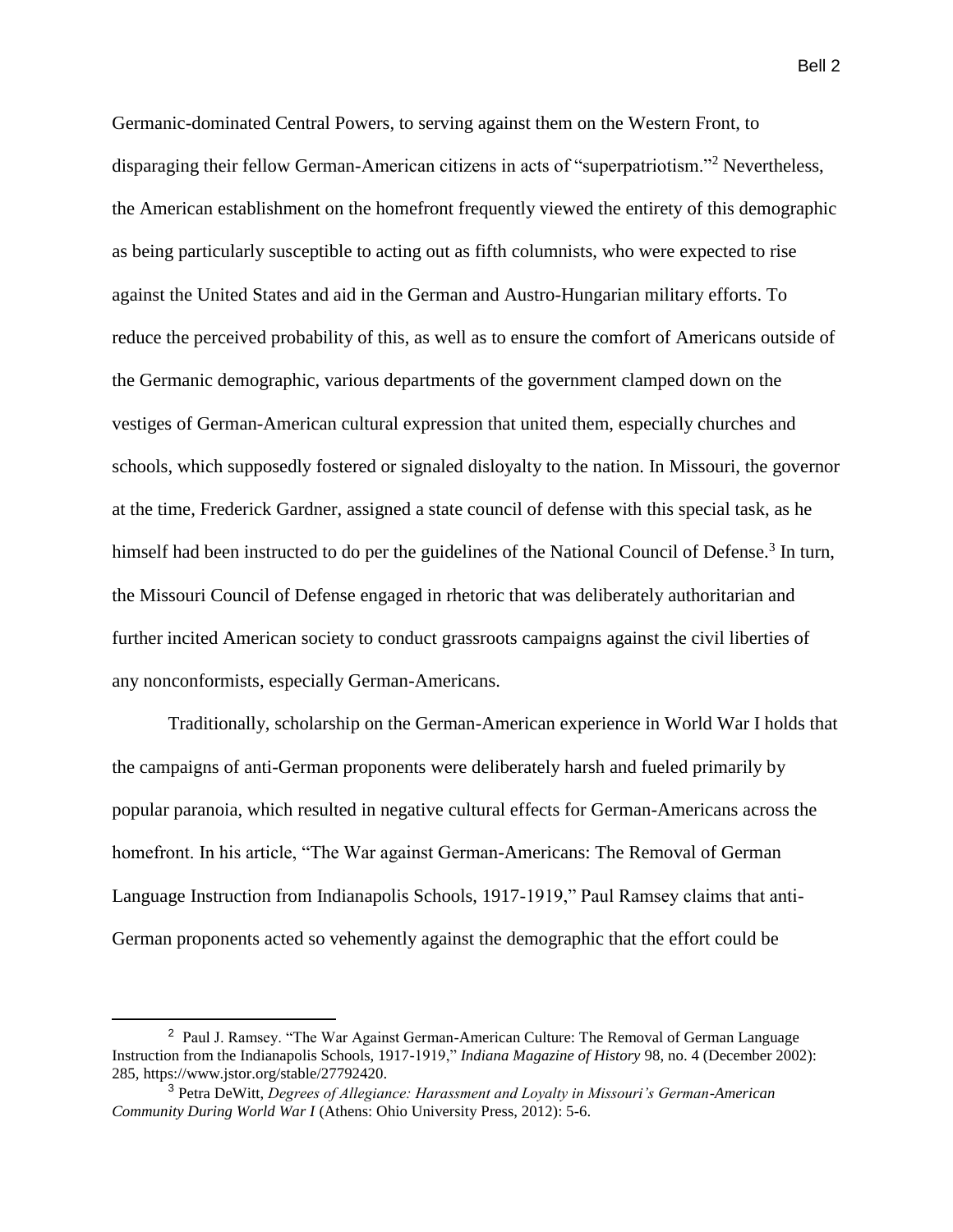considered as a sort of "crusade."<sup>4</sup> Similarly, G.J. Meyer, author of *The World Remade: America in World War I*, posits that a sort of "war fever" came over almost all sectors of society in its endeavor to rid the United States of German-American traditions in which linguistic ties apparently signaled disloyalty.<sup>5</sup> Consequently, much of the existing scholarship on the topic focuses on which portions of the German-American population seem to have been impacted the most. Indeed, the pre-eminent study of German-American experience in the Great War, *Bonds of Loyalty* by Fredrick Luebke, indicates that "the most harmless and apolitical groups [of German-Americans]... were the ones who suffered the most severe persecutions."<sup>6</sup> With such a dynamic in play, scholars tend to agree that Anglo-American society, manifested in agencies like the councils of defense, did not distinguish the individual elements of the German-American demographic, opting instead to paint the population in a purely black-and-white dichotomy of patriotism and treachery.

Furthermore, significant portions of the existing scholarship on the topic examine the degree to which Germanic heritage played a motivating role in the actions and rhetoric against German-Americans. In other words, much of the discourse focuses on the degree to, as well as the reasons for, which othering took place as a cultural phenomenon. Kamphoefner simplifies the matter by stating that the Anglo-American mainstream tended to mistake "cultural loyalties or mere language preservation with political loyalty to the Fatherland," and as such, he focuses much of his study on the reality of a wide chasm that separated German-Americans and

 $\overline{a}$ 

<sup>4</sup> Paul J. Ramsey. "The War Against German-American Culture: The Removal of German Language Instruction from the Indianapolis Schools, 1917-1919," *Indiana Magazine of History* 98, no. 4 (December 2002): 285, https://www.jstor.org/stable/27792420.

<sup>5</sup> G.J. Meyer, *The World Remade: America in World War I* (New York: Bantam Books, 2016), 148.

<sup>6</sup> Frederick Luebke, *Bonds of Loyalty: German-Americans and World War I* (DeKalb: Northern Illinois University Press, 1974); Petra Dewitt, *Degrees of Allegiance: Harassment and Loyalty in Missouri's German-American Community During World War I* (Athens: Ohio University Press, 2012): 2.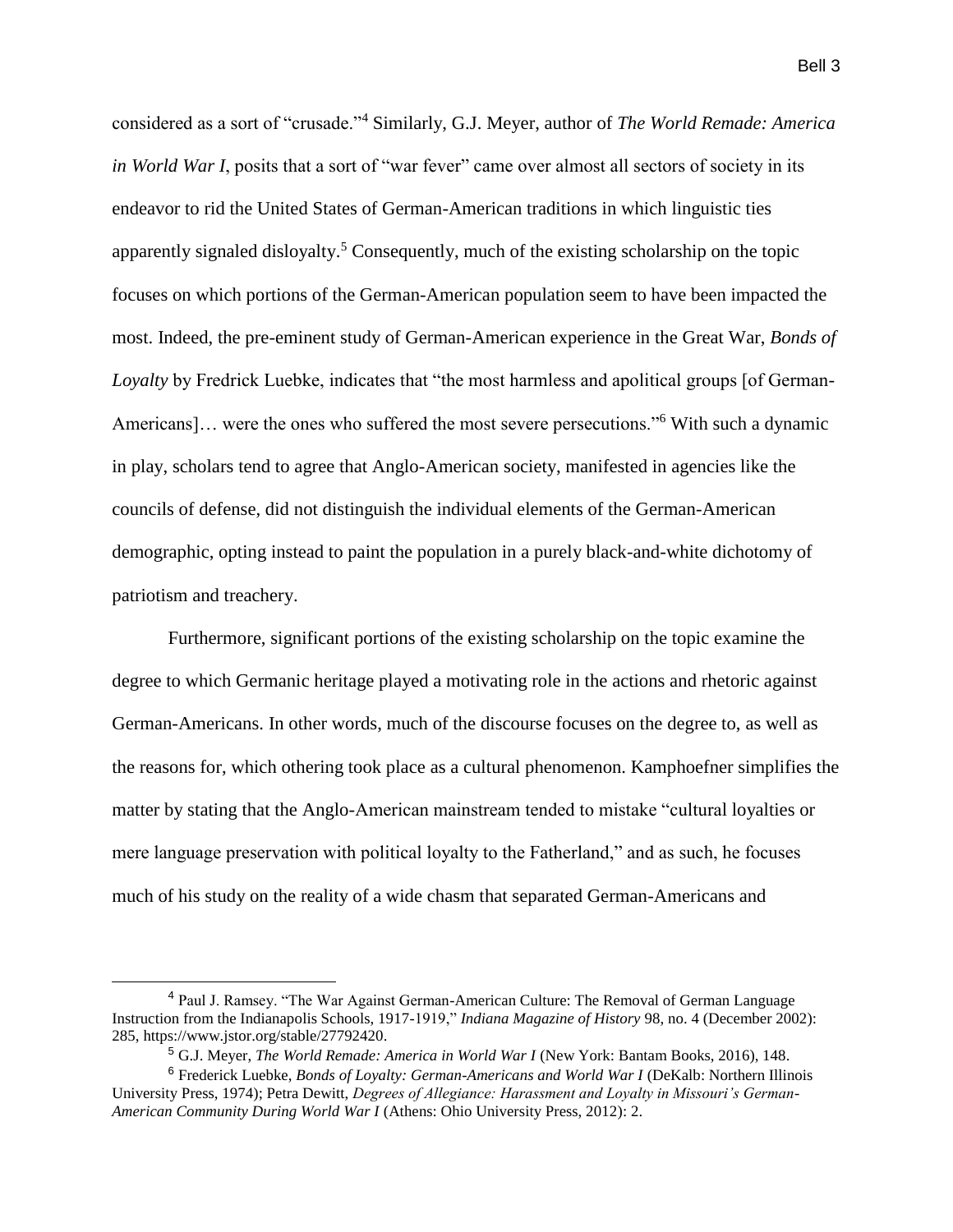Germany itself in the decades prior to the Great  $War<sup>7</sup>$  In large part, DeWitt -- in her book *Degrees of Allegiance: Harassment and Loyalty in Missouri's German-American Community in World War I* -- contradicts the view of cultural othering by claiming that social, political, and economic conflicts primarily on the local level motivated German-Americans' domestic opponents, which included other German-Americans.<sup>8</sup> In fact, she asserts that this motivation ought to cause reclassification of the German-American experience as being "harassment, not persecution."<sup>9</sup> To a degree, Katja Wustenbecker reinforces the sort of claim made in Dewitt's work, as she highlights the fact that Americans who were clearly of German descent also participated in the scapegoating of other German-Americans -- even in violent instances.<sup>10</sup>

While the existing scholarship focuses largely on these physical realities as well as the motivating factors behind them, a relatively lesser amount of focus seems to have been devoted specifically to authoritarian-leaning strategies. At the same time, though, the issue is not necessarily unrecognized in the general discourse surrounding the United States in World War I. With prominent legislation limiting civil liberties at the national level in 1917 and 1918, a great many demographics became subjected to "an atmosphere of heightened anxiety" in which the federal government aimed "to silence dissent among the general population," especially in publications that tended toward criticism of the war effort.<sup>11</sup> Frequently, attention on these

<sup>7</sup> Walter D. Kamphoefner, "Language and Loyalty among German Americans in World War I," Journal of Austrian-American History 3, no. 1 (2019): 1-25.

https://www.jstor.org/stable/pdf/10.5325/jaustamerhist.3.1.0001.pdf.

<sup>8</sup> Petra DeWitt, *Degrees of Allegiance: Harassment and Loyalty in Missouri's German-American Community During World War I* (Athens: Ohio University Press, 2012): 1-7.

<sup>&</sup>lt;sup>9</sup> Ibid, 3.

<sup>10</sup> Katja Wüstenbecker, *Deutsch-Amerikaner im Ersten Weltkrieg: US-Politik and Nationale Identitaten im Mittleren Westen* (Stuttgart, Germany: Franz Steiner Verlag, 2007), as quoted in Walter D. Kamphoefner, "Language and Loyalty among German Americans in World War I," Journal of Austrian-American History 3, no. 1 (2019): 2-3.

<sup>11</sup> Peter Conolly-Smith, "Reading Between the Lines': The Bureau of Investigation, the United States Post Office, and Domestic Surveillance During World War I," *Social Justice* 36, no. 1 (2009): 8-17.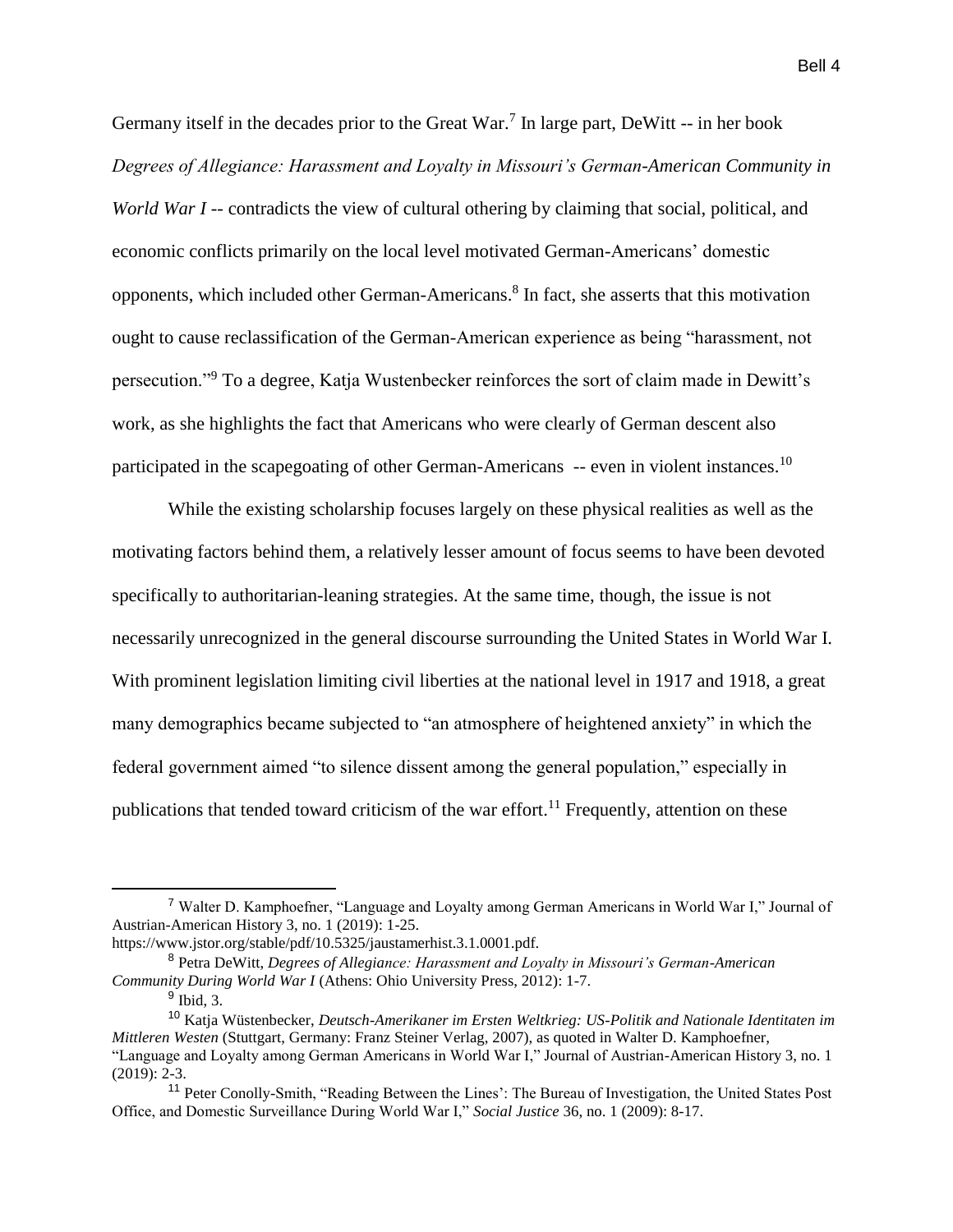legislative acts and their effects is geared toward discussions of the suppression of feminist advocates, Marxist ideologues, and other such groups that lacked conformity with traditional American society. Even in civil histories of World War I, the federal government is noted as having "militarized" citizenship for the benefit of the war effort, which essentially incentivized a dogmatic sense of "honorable service" in exchange for social and political acceptance.<sup>12</sup> While this issue is sometimes addressed in regards to German-Americans, it is rarely done so outside of works specifically addressing the struggle of that particular demographic. In one such work, Wustenbecker emphasizes the degree to which the German-American experience corroborates this trend, as "any form of dissent was… considered pro-German and thus unpatriotic" by the councils of defense.<sup>13</sup>

However, rather than looking at the actions of the Missouri Council of Defense in relation to the German-American experience in the First World War, this paper deliberately examines the actions of the Missouri Council of Defense in relation to the dynamics shared between wartime dissent, authoritarian rhetoric, and civil liberties. On the surface, these dynamics can be thought of much in the same way that the concepts of policy, strategy, and tactics generally are. While the anti-Germanic sentiment can be viewed as a part of a larger wartime policy, so too can the grassroots nature of linguistic erasure be viewed as a sort of onthe-ground tactic that would help bring about the policy's overall objective of Germanic defeat. In turn, authoritarian rhetoric can be viewed as the strategic bridge meant to make these two operational levels work together cohesively. Essentially, in conducting a transatlantic war effort, the United States sought not only to combat Imperial Germany, but also to quell those cultural

 $\overline{a}$ 

<sup>12</sup> Christopher Capozzola, "Legacies for Citizenship," *Diplomatic History* 38, no. 4 (September 2014): 714.

<sup>13</sup> Katja Wüstenbecker, "German-Americans during World War I," last modified August 22, 2018. https://www.immigrantentrepreneurship.org/entries/german-americans-during-world-war-i/.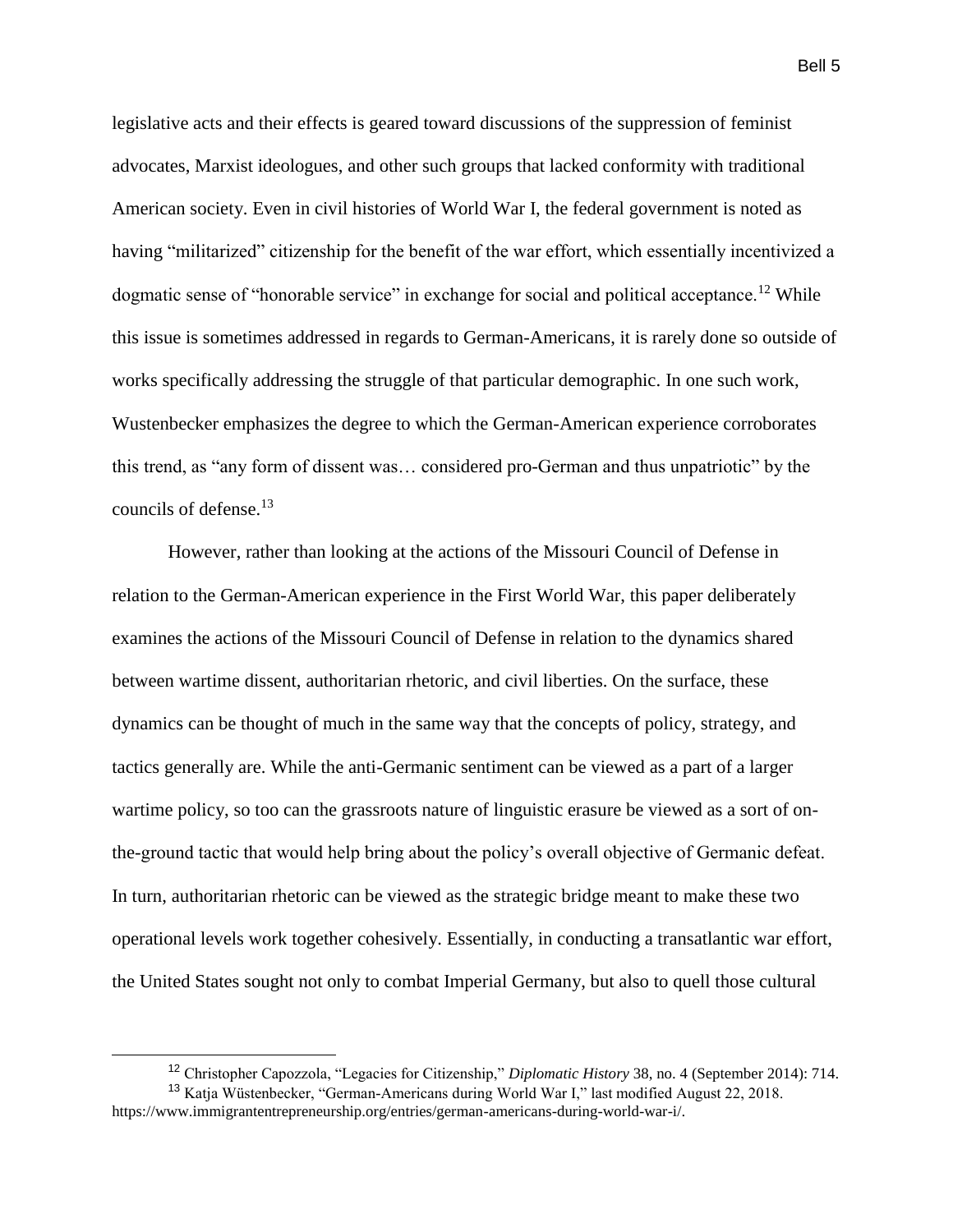tendencies that perhaps indicated some manner of dissent and potential interference in the war effort and domestic political stability. While German-Americans did not exist as the only targeted category as a consequence of this strategy -- especially as political deviants like Marxists were active -- their experience with agencies like the Missouri Council of Defense serves as one of the best case studies of authoritarian rhetoric in American military history.

This perspective leads to some basic agreements and key disagreements with major scholars in the field -- mainly DeWitt, who notes that in many cases, no legal or immediate physical action was taken by the Missouri Council of Defense and its proponents. Instead, she notes that they sometimes opted for the "friendly coercion" of German-Americans.<sup>14</sup> At the same time, however, such a tactic could be defined as the subtle application of duress while declarations of non-duress are made. Even if no physical or social action was taken on a large scale, the implication of its possible use was inherently present -- regardless of disclaimers made by Anglo-Americans and their organizations. For this sort of action -- persuasion by the means of implied might -- is the definition of coercion. In the case of World War I, even if many German-Americans willingly and enthusiastically complied with denials of their heritage and its language, many others did so under immense social pressure.

In the decades prior to the war, no such dynamic had even been hinted at, as Americans of German descent were frequently viewed as a valuable segment of the overall population. Even in spite of their significant distinction as a cultural demographic, German-Americans "had been spared much of the discrimination, abuse, rejection, and collective mistrust experienced by so many racial and ethnic groups in the history of the United States."<sup>15</sup> Indeed, German-Americans

<sup>14</sup> Petra DeWitt, *Degrees of Allegiance: Harassment and Loyalty in Missouri's German-American Community During World War I* (Athens: Ohio University Press, 2012): 1-7.

<sup>&</sup>lt;sup>15</sup> Katja Wüstenbecker, "German-Americans during World War I," last modified August 22, 2018. https://www.immigrantentrepreneurship.org/entries/german-americans-during-world-war-i/.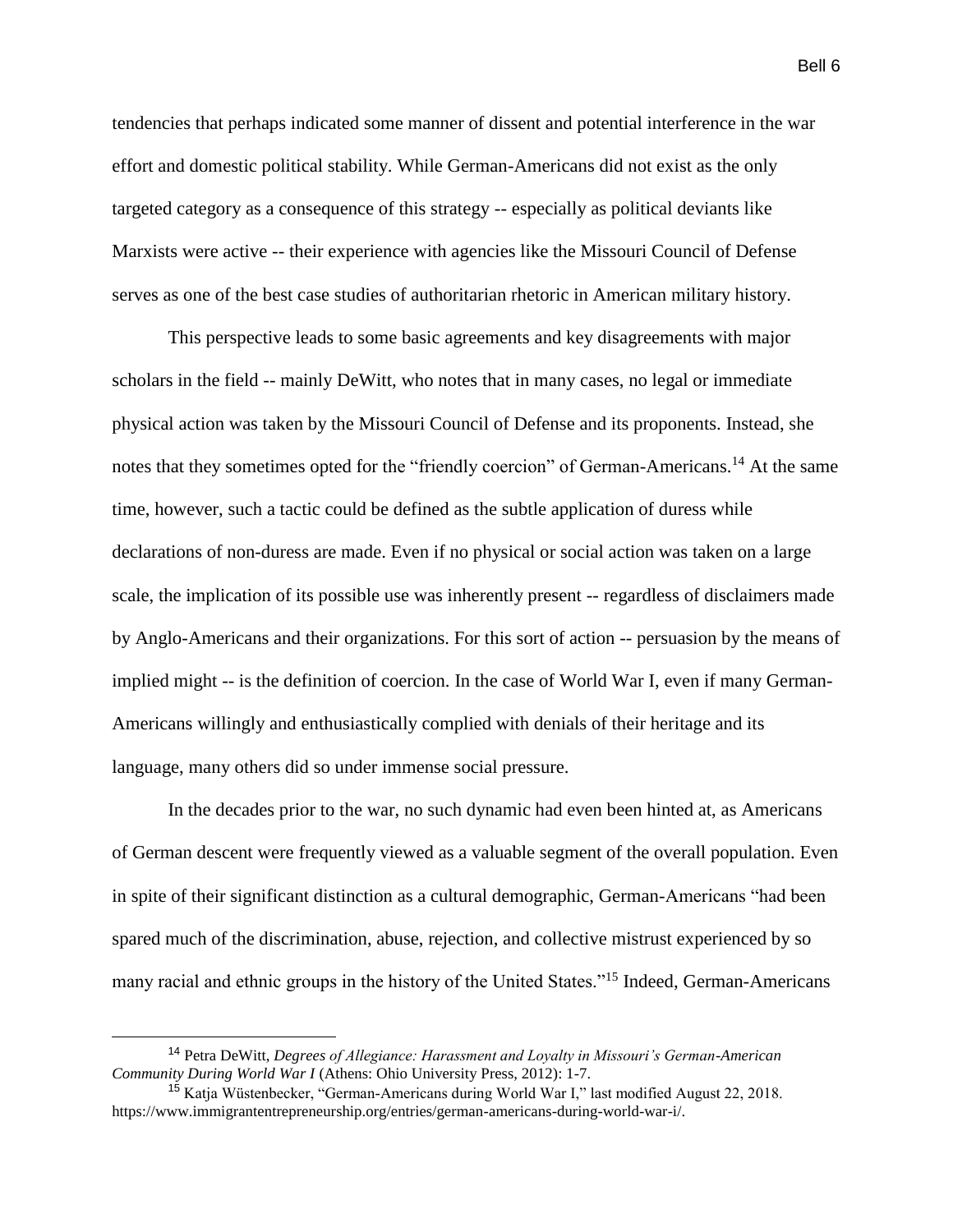had been allowed to flourish and culturally proliferate throughout the history of the United States, especially in the "German triangle" formed by Cincinnati, Milwaukee, and St. Louis during the 19th century.<sup>16</sup> Within the smaller region outlined by these Midwestern cities, many German-Americans exerted a large degree of influence in both economic and cultural affairs -- a trend represented exceedingly well by the rather high number of newspapers and other periodicals published using the German language.<sup>17</sup> In Indianapolis alone, multiple newspapers published in German held a readership of over 10,000, which in turn signaled the strength of German educational and social institutions throughout the Midwest.<sup>18</sup>

The distinction of such German-American institutions in the pre-war years is typified by small rural settlements like Hermann, Missouri, which was noted in early 20th century accounts as being linguistically diverse, especially in the schools and churches.<sup>19</sup> Even as nearly all in this community spoke German, not all necessarily spoke the same Germanic dialect, including those like Hanoverian or Westphalian, and not all German speakers could even understand each others' choice of dialect, meaning that on some occasions they had to "compromise on a neutral ground, poor English."<sup>20</sup> Indeed, while they maintained strength and pride in these linguistic and cultural traditions, German-Americans set themselves aside from the Fatherland in many ways. Notably, German-Americans began to adopt the predominant language of the United States -- English - which, by the second generation of most German-American family lines, had supplanted German

 $16$  Ibid.

 $17$  Ibid.

<sup>&</sup>lt;sup>18</sup> Paul J. Ramsey. "The War Against German-American Culture: The Removal of German Language Instruction from the Indianapolis Schools, 1917-1919," *Indiana Magazine of History* 98, no. 4 (December 2002): 289-290.

<sup>&</sup>lt;sup>19</sup> Bek, William G, "*Der Geist Des Deutschtums' in the State of Missouri*," Western Historical Manuscript Collection. State Historical Society of Missouri, University of Missouri-Columbia.

 $20$  Ibid.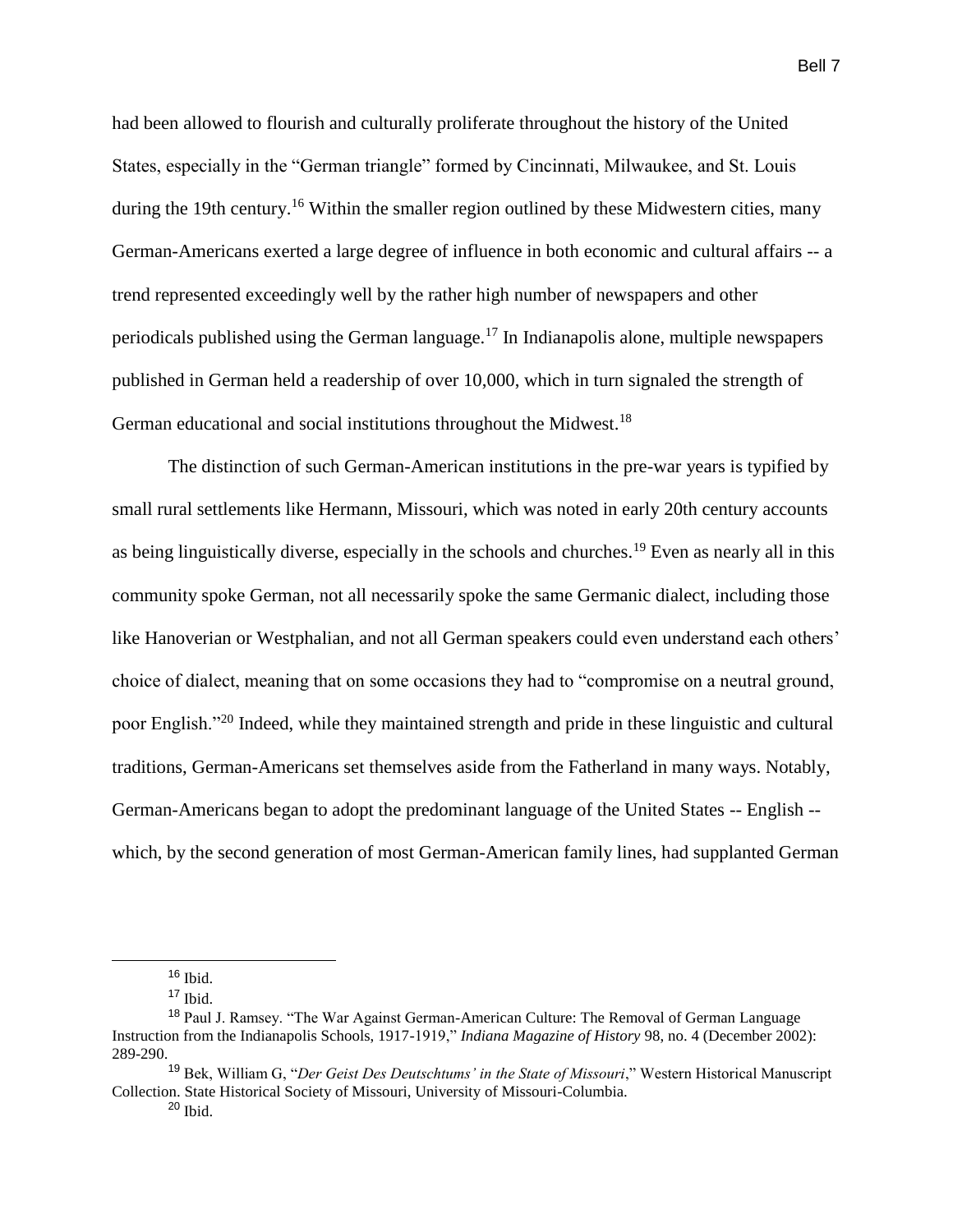as the preferred language of the individual.<sup>21</sup> This was especially the case as most transatlantic exchanges of correspondence between European Germans and German-Americans lasted a mere six years, thus signaling a certain dissipation of social and political ties between the two groups.<sup>22</sup> In turn, by the eve of the Great War, German-Americans had established a fairly prominent sense of "nostalgic love" for their Fatherland, but ultimately, that was all it amounted to -- for publicized political loyalty to Imperial Germany remained a rarity for those integrating into American society.<sup>23</sup>

This, however, did not indicate that German-Americans felt a complete lack of sympathy toward Germany in the early years of the war, nor did it prevent the Anglo-American mainstream from leveling tense accusations of these sympathies being dangerous and unreasonable. In private correspondence, German-Americans often reflected on the new fate of their old country, with some remarking that they believed the war had been "forced upon Germany and not brought about by the Kaiser."<sup>24</sup> Such sentiments further represent some German-Americans' sincere doubts regarding the reliability of stories, especially those covering developments on the Western Front. At times, German-Americans' reservations about the news, such as those stories regarding German war crimes in Belgium, stemmed from the idea that they had been composed from or colored by British propaganda.<sup>25</sup> In essence, without European sources of information

<sup>&</sup>lt;sup>21</sup> Walter D. Kamphoefner, "Language and Loyalty among German Americans in World War I," Journal of Austrian-American History 3, no. 1 (2019): 2-3.

https://www.jstor.org/stable/pdf/10.5325/jaustamerhist.3.1.0001.pdf.

 $^{22}$  Ibid.

<sup>&</sup>lt;sup>23</sup> Katja Wüstenbecker, "German-Americans during World War I," last modified August 22, 2018. https://www.immigrantentrepreneurship.org/entries/german-americans-during-world-war-i/.; Walter D. Kamphoefner, "Language and Loyalty among German Americans in World War I," Journal of Austrian-American History 3, no. 1 (2019): 2-3. https://www.jstor.org/stable/pdf/10.5325/jaustamerhist.3.1.0001.pdf.

<sup>&</sup>lt;sup>24</sup> Benecke Family Papers, Collection 3825, Folder 1777, Western Historical Manuscript Collection State Historical Society of Missouri, University of Missouri-St. Louis.

<sup>25</sup> Katja Wüstenbecker, "German-Americans during World War I," last modified August 22, 2018. https://www.immigrantentrepreneurship.org/entries/german-americans-during-world-war-i/.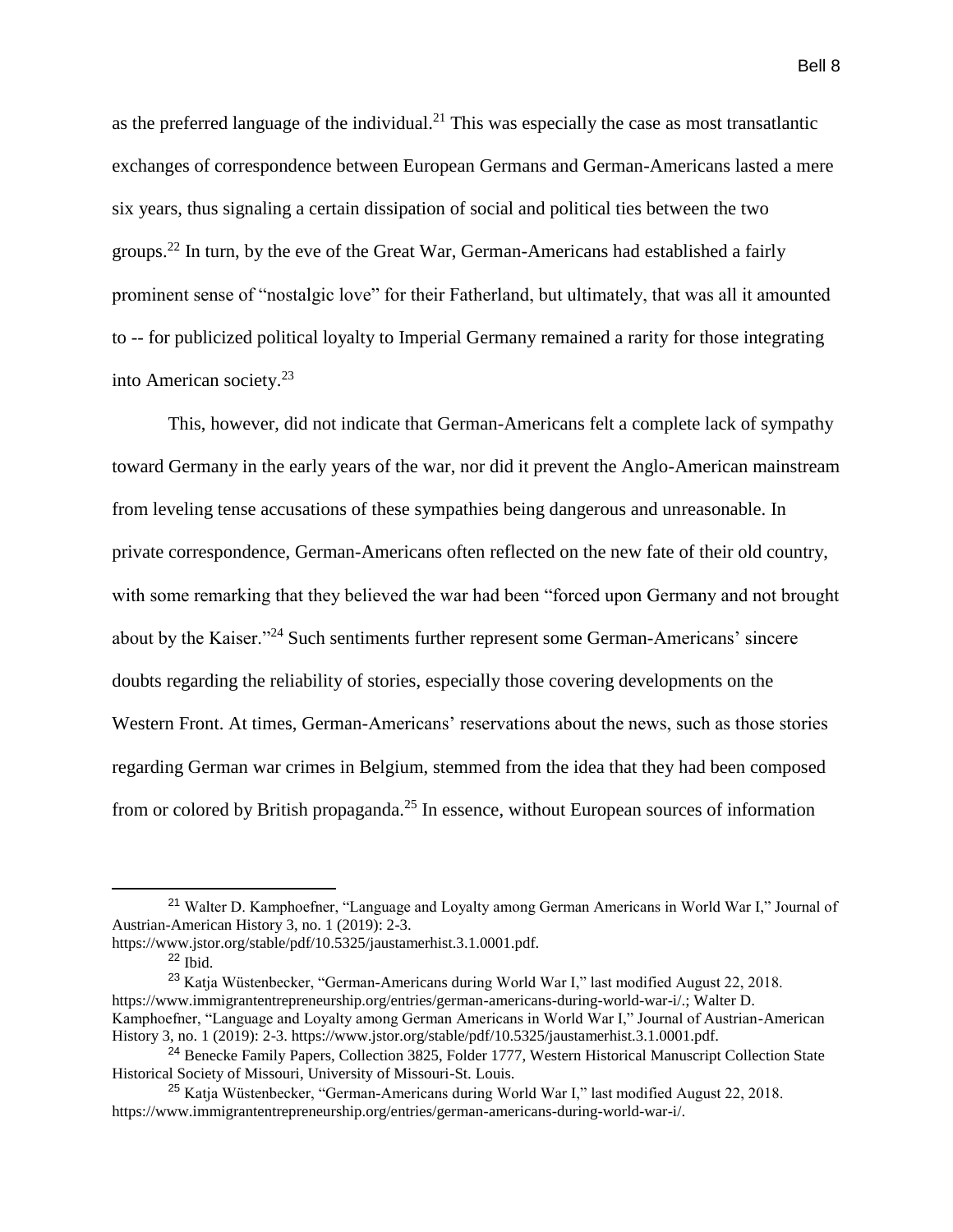that they viewed as trustworthy, some German-Americans lambasted England early in the war for putting Germany in a stranglehold with its naval blockade and and publicly prayed for the Kaiser's ultimate victory in 1914 and 1915 -- a time when such an end to the war would have meant relatively little to the neutral United States, at least in the official short-term capacity.

Additionally, German-Americans frequently addressed the war in increasingly formal methods that emphasized the American component of their identity and engaged in various activities befitting of the democratic processes of governance. More specifically, they expressed concerns over the United States' position as a neutral nation through their correspondence with political representatives, and they responded to American policies that affected the war with both assent and dissent.<sup>26</sup> The matter of international trade policy served as a particular flashpoint for many German-Americans, especially as they criticized arms sales and financing that contributed to the English war effort and the naval blockade of Germany in particular, which had the potential to hamper the economic and physical well-being of German civilians and soldiers alike.<sup>27</sup>

Indeed, throughout the entirety of World War I, the attitudes of German-Americans did not fit any single preconceived perspective. Instead, they followed the principle of demographic variation as it relates to immigrants and the generations that follow them. Carl Schurz, the U.S. Secretary of the Interior during the Civil War and a German immigrant himself, had previously articulated the sort of choice faced by German-Americans in World War I: one between estranging either the country comparable to their mother, Germany, or the country comparable to

 $\overline{a}$ 

<sup>&</sup>lt;sup>26</sup> Benecke Family Papers, Collection 3825, Folder 1777, Western Historical Manuscript Collection State Historical Society of Missouri, University of Missouri-St. Louis.

<sup>27</sup> Katja Wüstenbecker, "German-Americans during World War I," last modified August 22, 2018. https://www.immigrantentrepreneurship.org/entries/german-americans-during-world-war-i/; Walter D. Kamphoefner, "Language and Loyalty among German Americans in World War I," Journal of Austrian-American History 3, no. 1 (2019): 9-14.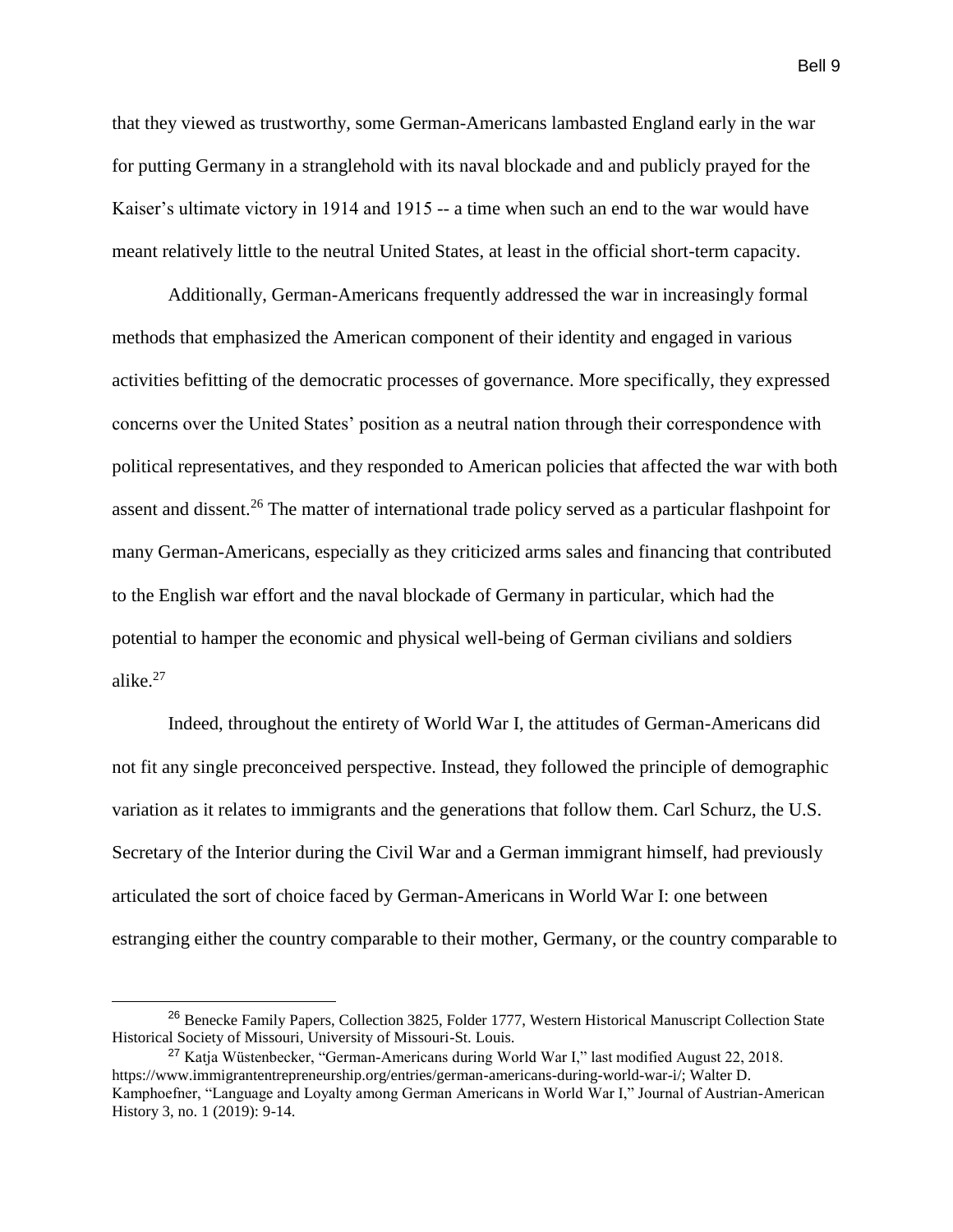their wife, the United States.<sup>28</sup> As a result, German-Americans often, though certainly not always, sided with the United States' neutrality early in the war while also engaging in discourse sympathetic to Germany.<sup>29</sup>

Nevertheless, such expression still caused discomfort for their Anglo-American neighbors in a way that would be remembered quite well after the sinking of the Lusitania, the Zimmerman Telegram, and the American entrance into the Great War.<sup>30</sup> In April 1917, when the United States issued its official declaration of war against Imperial Germany, the tide of goodwill -- having already begun to shift with news from the Western Front -- officially and almost entirely turned against German-Americans, whom many Anglo-Americans now viewed as potential fifth columnists. In fact, by that point, anti-German mania had rooted itself so deep into the Anglo-American mainstream that it drove many citizens to the point of pure paranoia. In letters written in both 1916 and 1917, a St. Louis entrepreneur expressed the concept that many German-Americans directly contributed to the German war effort by way of subversive networking.

As if German-Americans were in direct correspondence with the German Army's High Command, the entrepreneur claimed in February of 1917 that "they are posted in advance of every move Germany makes."<sup>31</sup> While certainly outlandish, the base claim that Germans kept in contact with German-Americans does hold true to a degree, as relatives from the motherland sometimes did continue past the aforementioned average of a six-year exchange and keep sparse

<sup>28</sup> Ibid, 6.

<sup>29</sup> Katja Wüstenbecker, "German-Americans during World War I," last modified August 22, 2018. https://www.immigrantentrepreneurship.org/entries/german-americans-during-world-war-i/.

<sup>30</sup> Katja Wüstenbecker, *Deutsch-Amerikaner im Ersten Weltkrieg: US-Politik and Nationale Identitaten im Mittleren Westen* (Stuttgart, Germany: Franz Steiner Verlag, 2007), quoted in Walter D. Kamphoefner, "Language and Loyalty among German-Americans in World War I," *Journal of Austrian-American History* 3, no 1 (2019): 2-3.

<sup>31</sup> William Clark Breckenridge. *Letter of William Clark Breckenridge to William Porter, February 1, 1917*. Online Collections, Missouri Historical Society, A0170-00015, http://collections.mohistory.org/resource/939394.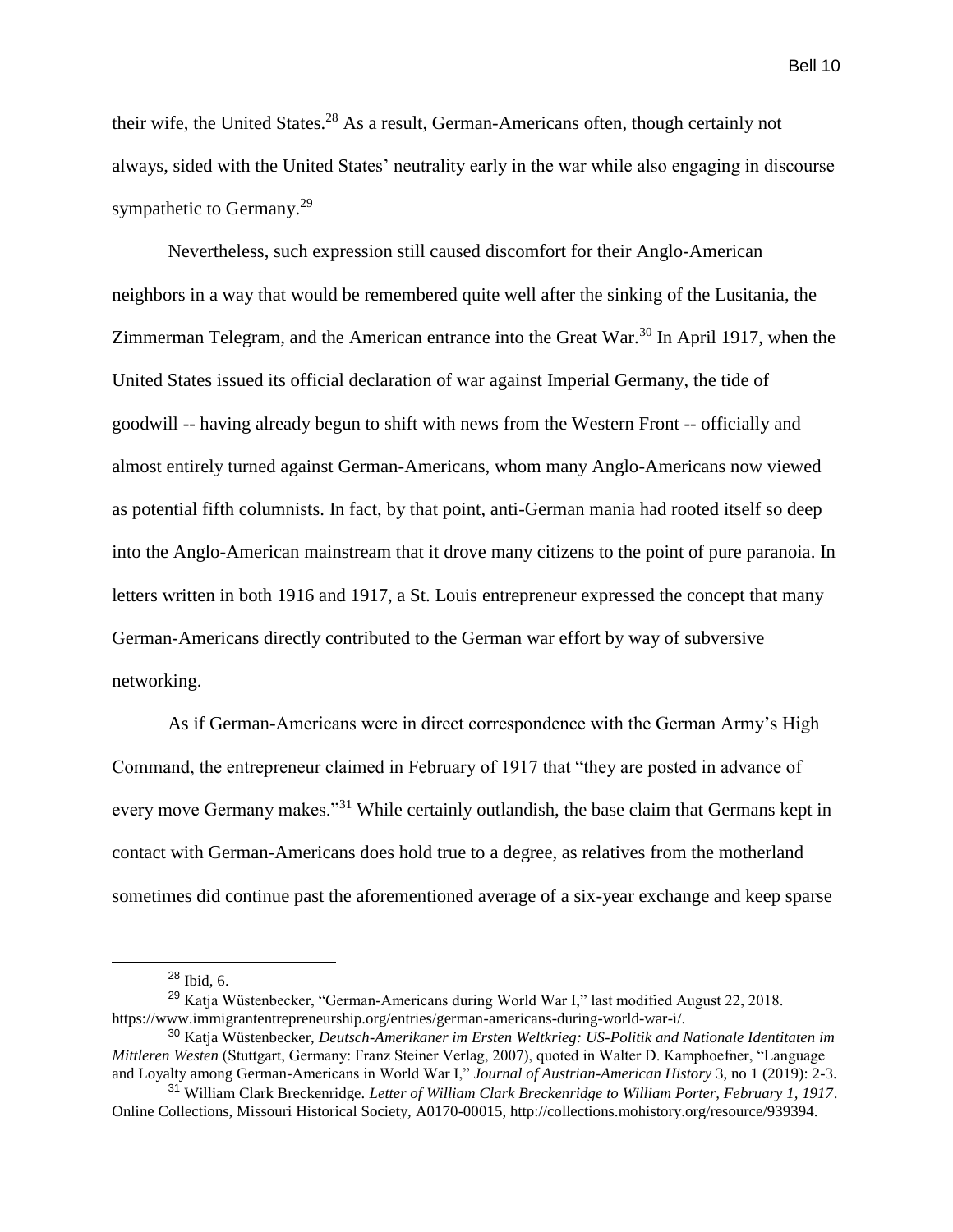correspondence with those who had emigrated prior to the war years.<sup>32</sup> Furthermore, the subversive bend of this claim also matches a wildly more radical notion in a letter the entrepreneur wrote in August of the previous year: "Our Teutonic citizens (???)... are preparing to elect as many men to office as possible who are PRO-GERMAN, so that when the collapse of the Central Powers comes all the power of these office holders [*sic*] can be used to force this country to step in and save Germany from punishment."<sup>33</sup> Even as the United States remained neutral at the time of these writings, citizens such as this entrepreneur held many fears that

German influence -- in any form -- would soil the integrity of both the United States and the Entente war effort it had joined.

On June 15th, 1917 -- just over two months after the United States' entry into the war - the federal government enacted legislation that set the groundwork for much of the authoritarian rhetoric that would villainize German-Americans in an official capacity and lead to the violation of their civil rights. Much of this action served as a disproportionate response to mysterious accidents, later discovered to be foreign hostilities, that had already briefly touched the continental United States, especially several acts of sabotage by German agents throughout 1916.<sup>34</sup> In particular, the destruction of a munitions facility on Black Tom Island in New York Harbor during July 1916 motivated much of the country to a popular sense anti-German panic - as well as to legislative processes intended to better secure the nation from additional attacks and

<sup>32</sup> Walter D. Kamphoefner. "Language and Loyalty among German Americans in World War I," *Journal of Austrian-American History* 3, no. 1 (2019): 14-16.

https://www.jstor.org/stable/pdf/10.5325/jaustamerhist.3.1.0001.pdf.

<sup>33</sup> William Clark Breckenridge. *Letter of William Clark Breckenridge to Gilbert Parker, August 1, 1916*. Online Collections, Missouri Historical Society, A0170-00020, https://mohistory.org/collections/item/A0170-00020.

<sup>&</sup>lt;sup>34</sup> Peter Conolly-Smith, "Reading Between the Lines': The Bureau of Investigation, the United States Post Office, and Domestic Surveillance During World War I," *Social Justice* 36, no 1 (2009): 8-9, https://www.jstor.org/stable/pdf/10.1525/lal.2011.23.2.262.pdf?refreqid=excelsior%3A29513c5b995e048f85dbf6ea 798aef4a&ab\_segments=&origin=.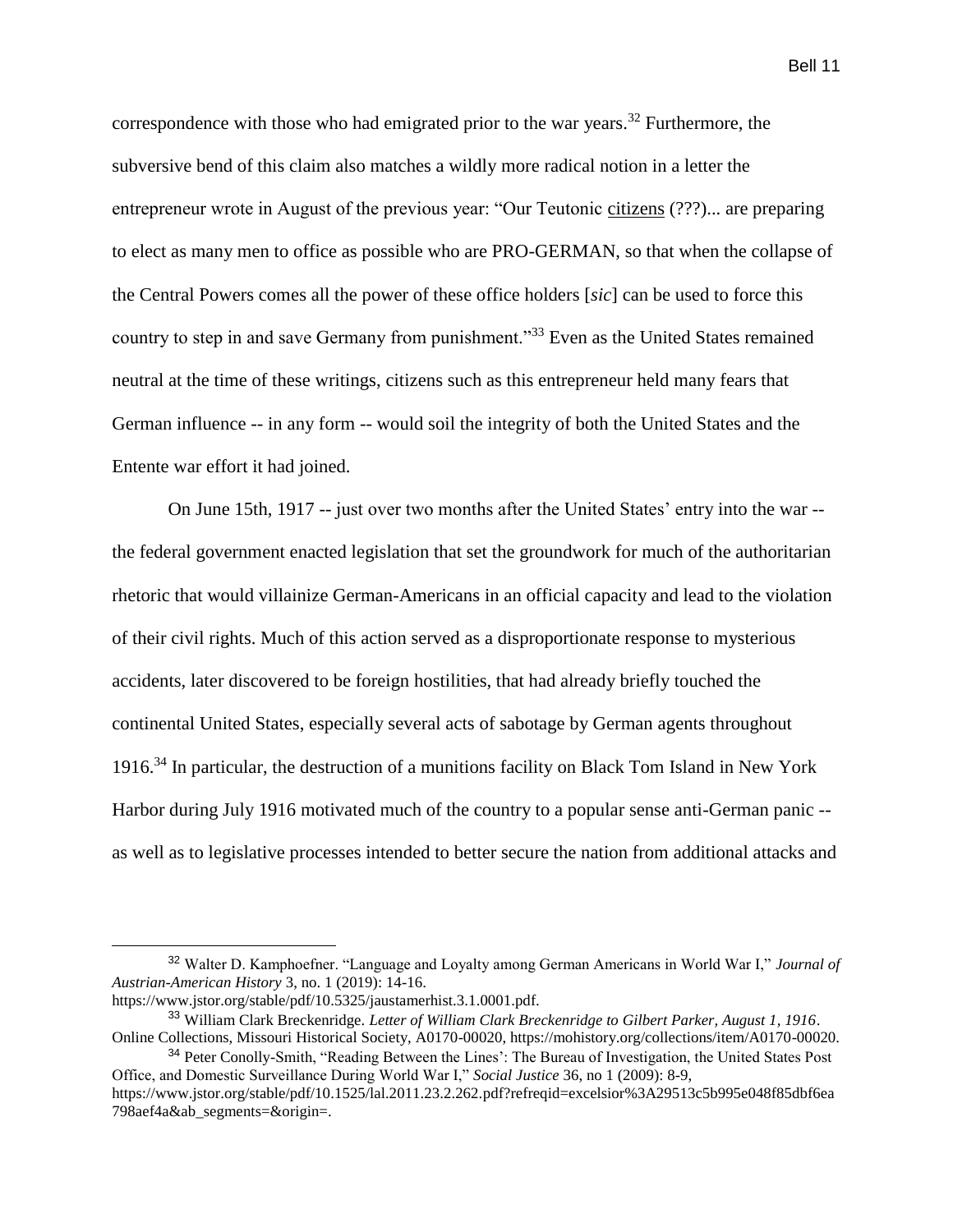the prospect of a fifth column.<sup>35</sup> Just under a year later, Congress passed the Espionage Act, which "called for a fine of up to \$10,000 and imprisonment for a period up to 20 years for anyone found guilty of having 'willfully obstructed' the United States' war effort or supported those of its enemies in speech or in print."<sup>36</sup> Furthermore, the Trading with the Enemy Act, passed by Congress just a few months later in October 1917, formalized the distrust of those speaking or publishing in a foreign language, essentially requiring that all foreign-language publications be monitored by the government for any sort of news regarding the war.<sup>37</sup> As a result, those expressing dissent in any fashion found themselves in a precarious position in which simple sympathies for a cause could serve as grounds for legal ramifications.

Even prior to this point, however, government officials began preparing the nation for "the hardships that must be endured" in the anticipated times of war.<sup>38</sup> Indeed, public figures like the Governor of Missouri in 1917, Frederick Gardner, issued rhetoric that served as deliberate justification for censoring dissent on the homefront, which he proposed as being one of the aforementioned hardships that would be necessary in conducting an efficient war effort. In fact, Gardner stated in a speech during February 1917 that "our Government at peace and our Government engaged in international warfare are two entirely different institutions" -- a claim he reinforced with the idea that all civil functions were to be subordinated to the country's wartime objectives.<sup>39</sup> To this end, he also stated that "those in authority must and should wholly disregard

<sup>35</sup> Katja Wüstenbecker, "German-Americans during World War I," last modified August 22, 2018. https://www.immigrantentrepreneurship.org/entries/german-americans-during-world-war-i/; Peter Conolly-Smith, "Reading Between the Lines': The Bureau of Investigation, the United States Post Office, and Domestic Surveillance During World War I," *Social Justice* 36, no 1 (2009): 8-9,

https://www.jstor.org/stable/pdf/10.1525/lal.2011.23.2.262.pdf?refreqid=excelsior%3A29513c5b995e048f85dbf6ea 798aef4a&ab\_segments=&origin=.

<sup>36</sup> Ibid.

<sup>37</sup> Ibid.

<sup>38</sup> Missouri Council of Defense Papers, Collection 2797, Folder 373d, Western Historical Manuscript Collection State Historical Society of Missouri, University of Missouri-St. Louis.

 $39$  Ibid.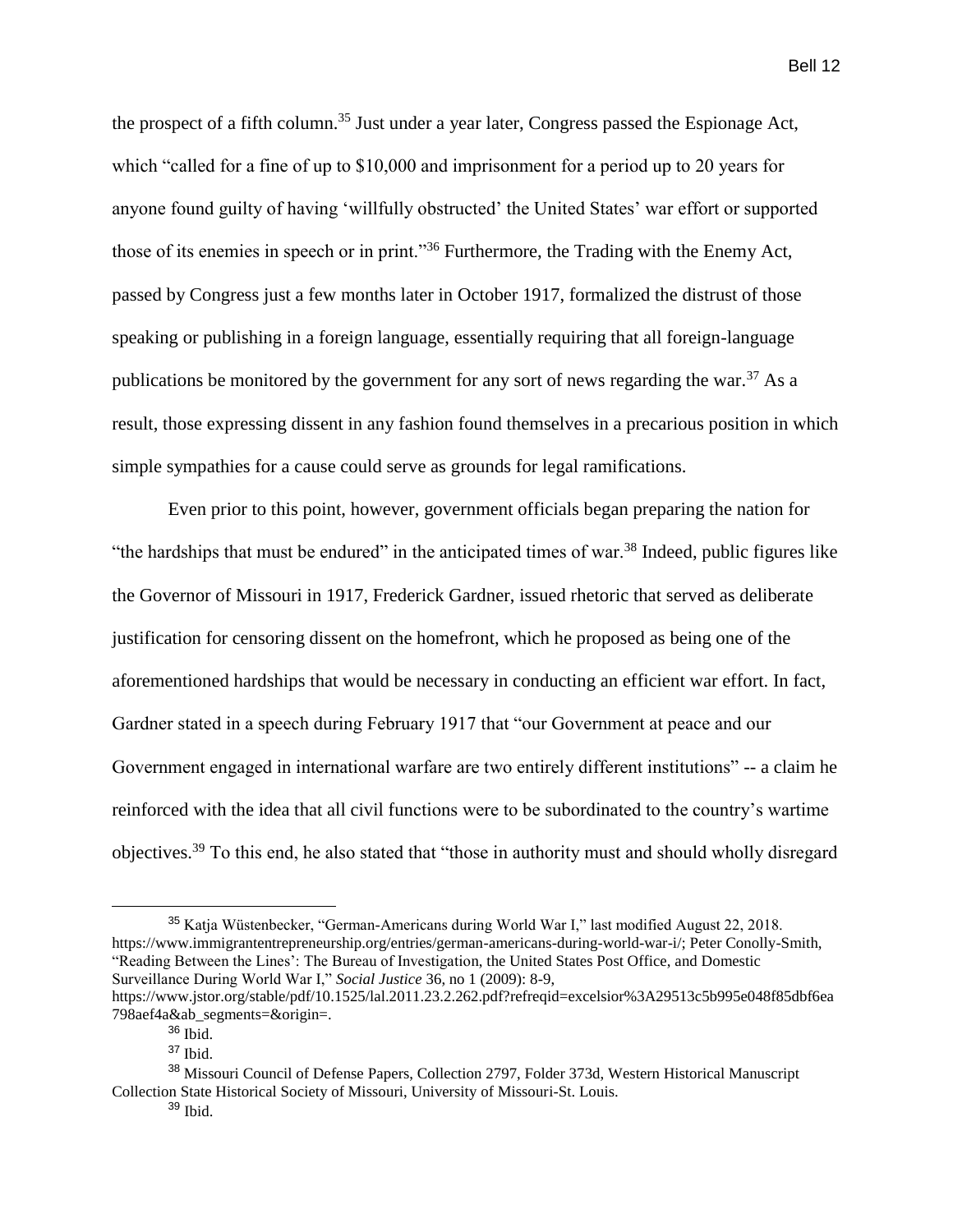laws and customs that are wise and just in times of peace" so that the war effort could be won in the shortest amount of time possible. $40$ 

Furthermore, in a way, this served as an expansion of the war to a new theater -- one in which the "outward looking and deterritorializing" nature of the American war machine was reversed so that political opponents might be neutralized as well, albeit temporarily in most cases.<sup>41</sup> Essentially, Gardner's rhetoric indicated that the state deserved to be unopposed in its prosecution of the war effort. This was especially the case as Gardner requested that citizens "not be moved to captious criticism because of personal inconvenience" caused by special wartime policies on the homefront, such as the aforementioned Espionage and Trading with the Enemy acts that would be passed just a few months after this speech. In this way, Gardner and other officials essentially asked their constituents to censor their genuine concerns about wartime policies for the sake of perceived political stability, and when groups like German-Americans did not immediately comply, the government began engaging in "wholesale repression."<sup>42</sup> In fact, so overwhelming was this disregard for free speech that the U.S. Attorney General during the war, Thomas W. Gregory, remarked that "it is safe to say that never in its history has this country been so thoroughly policed."<sup>43</sup>

When paired with the Espionage Act and the Trading with the Enemy Act, such rhetoric weaponized the dynamics of political assent and dissent, as can be seen in the social and political policing done by the Missouri Council of Defense. Formed specifically in accordance with

<sup>40</sup> Ibid

<sup>41</sup> Leif Dahlberg, "Pirates, Partisans, and Politico-Juridical Space," *Law and Literature* 23, no. 2 (Summer 2011): 267.

https://www.jstor.org/stable/pdf/10.1525/lal.2011.23.2.262.pdf?refreqid=excelsior%3A29513c5b995e048f85dbf6ea 798aef4a&ab\_segments=&origin=.

<sup>&</sup>lt;sup>42</sup> Peter Conolly-Smith, "Reading Between the Lines': The Bureau of Investigation, the United States Post Office, and Domestic Surveillance During World War I," *Social Justice* 36, no. 1 (2009): 12.

<sup>43</sup> Christopher Capozzola, "Legacies for Citizenship," *Diplomatic History* 38, no. 4 (September 2014): 722.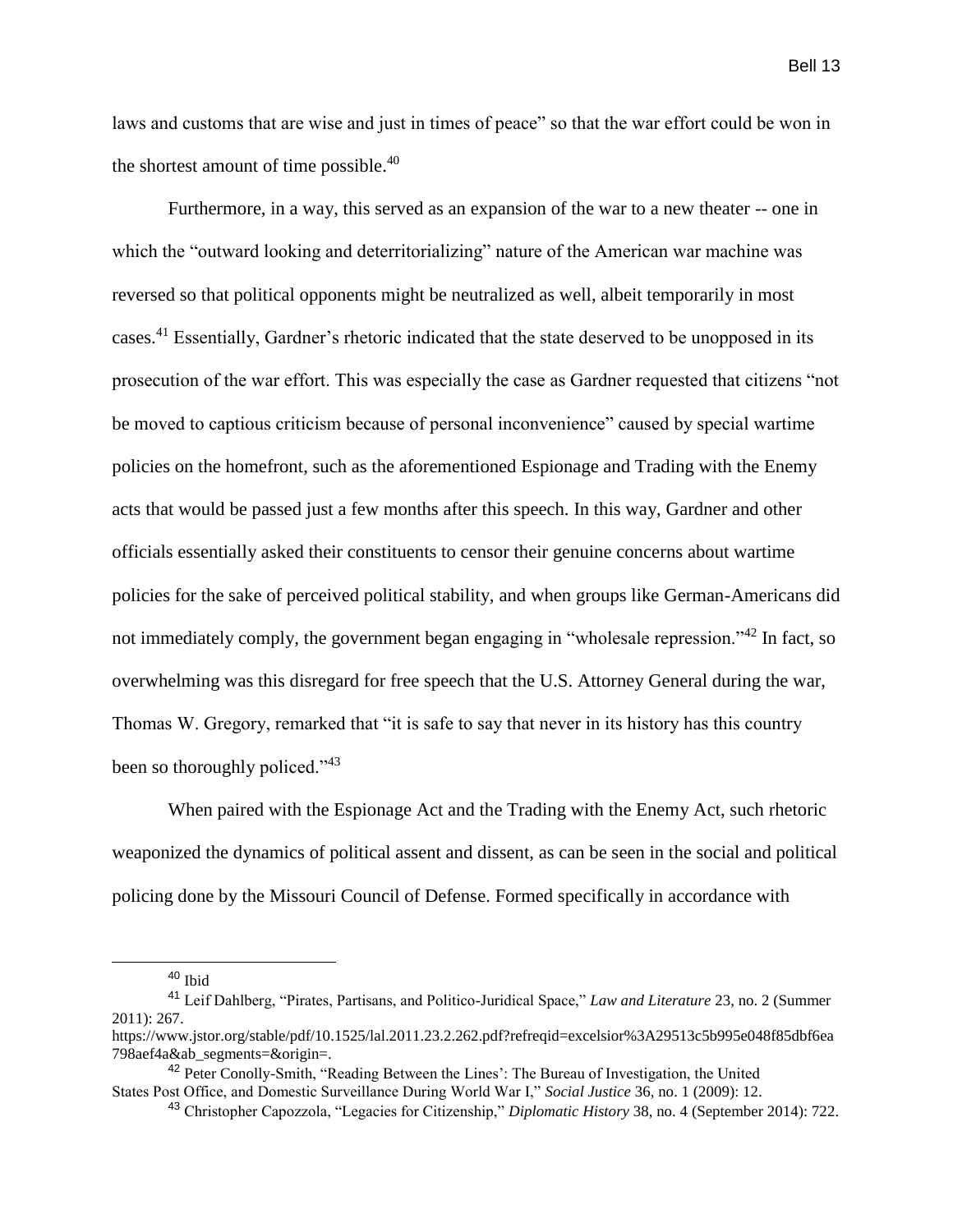guidelines from President Woodrow Wilson's administration, this new state institution immediately began working toward higher military recruitment rates as well as increased safeguards against additional instances of sabotage, among other objectives.<sup>44</sup> In doing so, the Missouri Council of Defense also fostered councils of defense that were to be run at the municipal and county levels, thus bringing in an aspect of grassroots involvement that would further fuel the anti-German fears afflicting the nation. Indeed, documentation of the Missouri Council of Defense's communications paints a picture of an organization with loose administrative structures that allowed for a large degree of independent action at the local levels of operation. In some instances, this organizational flexibility and mass involvement led to missteps toward the objectives of the councils, such as one in which the authorities of Jefferson City, Missouri, passed an ordinance prohibiting the speaking of German in public. While such actions occurred throughout the state with significant support from the public and the councils that organized them, many of them -- including the one in Jefferson City -- also met resistance from legal authorities due to poor planning as well as the fact that they originated on the fearful whims of a manic populace.<sup>45</sup>

In any case, such actions were common and encouraged by the Missouri Council of Defense and its subsidiary councils. This is hardly surprising, considering that government officials, defense councils, and the citizens supporting them often held a widespread belief in German-Americans as saboteurs and German language instruction as "Prussianized' education,"

<sup>44</sup> Katja Wüstenbecker, "German-Americans during World War I," last modified August 22, 2018. https://www.immigrantentrepreneurship.org/entries/german-americans-during-world-war-i/; Peter Conolly-Smith, "Reading Between the Lines'

<sup>&</sup>lt;sup>45</sup> Missouri Council of Defense Papers, Collection 2797, Folder 373d, Western Historical Manuscript Collection State Historical Society of Missouri, University of Missouri-St. Louis.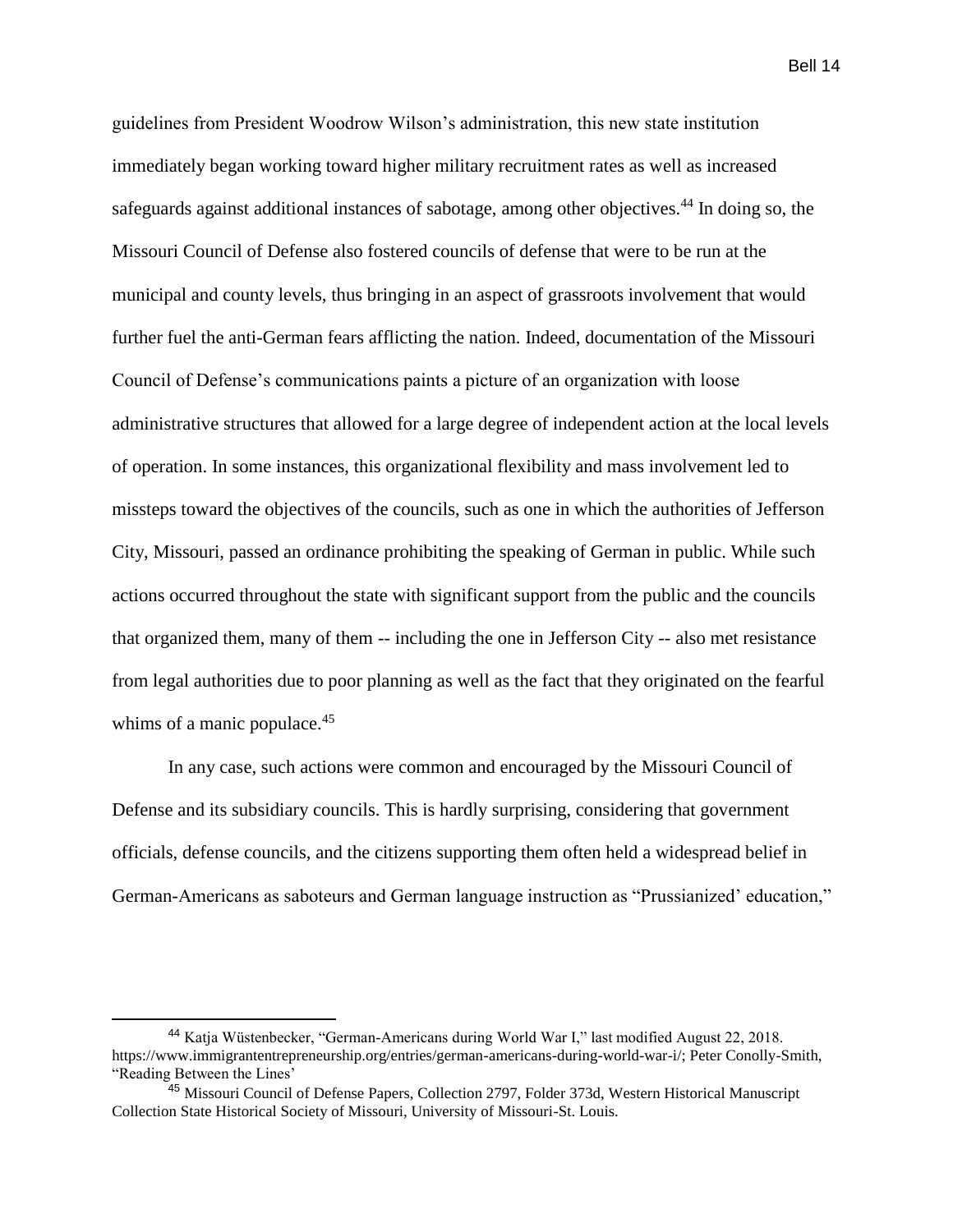which would supposedly militarize the youth and leave them in favor of Germany.<sup>46</sup> In fact, this perception surrounding German-Americans proved itself so prevalent that, in April 1918, the Department of Education actually issued guidelines featuring the prohibition of German language instruction in both public and private schools.<sup>47</sup> Such guidance likely stemmed in large part from the nativist sentiment common to the United States in the 19th century as well as in European societies throughout the 20th century.<sup>48</sup> As a result, one can also see the currents of nationalism -- a contributing factor key to the rise of some authoritarian regimes -- coursing through the rhetoric of the councils of defense, especially as there was a significant emphasis on efforts bringing about a cultural environment in which "every one residing in the United States uses nothing but the American language."<sup>49</sup> Even in the work of translating German-language newspapers, the councils of defense ensured that the work was "done by American women who are in each case thoroughly conversant."<sup>50</sup>

In turn, such rhetorical emphases also indicate a level of cultural othering so common to European states with authoritarian policies, such as Imperial Russia with its treatment of languages in its own communities of ethnic minorities.<sup>51</sup> Although the case of German-

<sup>&</sup>lt;sup>46</sup> Paul J. Ramsey. "The War Against German-American Culture: The Removal of German Language Instruction from the Indianapolis Schools, 1917-1919," *Indiana Magazine of History* 98, no. 4 (December 2002): 285-287, https://www.jstor.org/stable/27792420.

<sup>47</sup> Missouri Council of Defense Papers, Collection 2797, Folder 373d, Western Historical Manuscript Collection State Historical Society of Missouri, University of Missouri-St. Louis.

<sup>48</sup> Christopher Capozzola, "Legacies for Citizenship," *Diplomatic History* 38, no. 4 (September 2014): 718-

<sup>719,</sup>https://www.jstor.org/stable/pdf/26376598.pdf?refreqid=excelsior%3A8db743e583dec85b0c4df0ca76a6e607& ab segments=&origin=; Paul J. Ramsey. "The War Against German-American Culture: The Removal of German Language Instruction from the Indianapolis Schools, 1917-1919," *Indiana Magazine of History* 98, no. 4 (December 2002): 285-287, https://www.jstor.org/stable/27792420.

<sup>&</sup>lt;sup>49</sup> Missouri Council of Defense Papers, Collection 2797, Folder 373d, Western Historical Manuscript Collection State Historical Society of Missouri, University of Missouri-St. Louis.

<sup>50</sup> Ibid.

<sup>51</sup> Christopher Capozzola, "Legacies for Citizenship," *Diplomatic History* 38, no. 4 (September 2014): 718-

<sup>719,</sup>https://www.jstor.org/stable/pdf/26376598.pdf?refreqid=excelsior%3A8db743e583dec85b0c4df0ca76a6e607& ab\_segments=&origin=.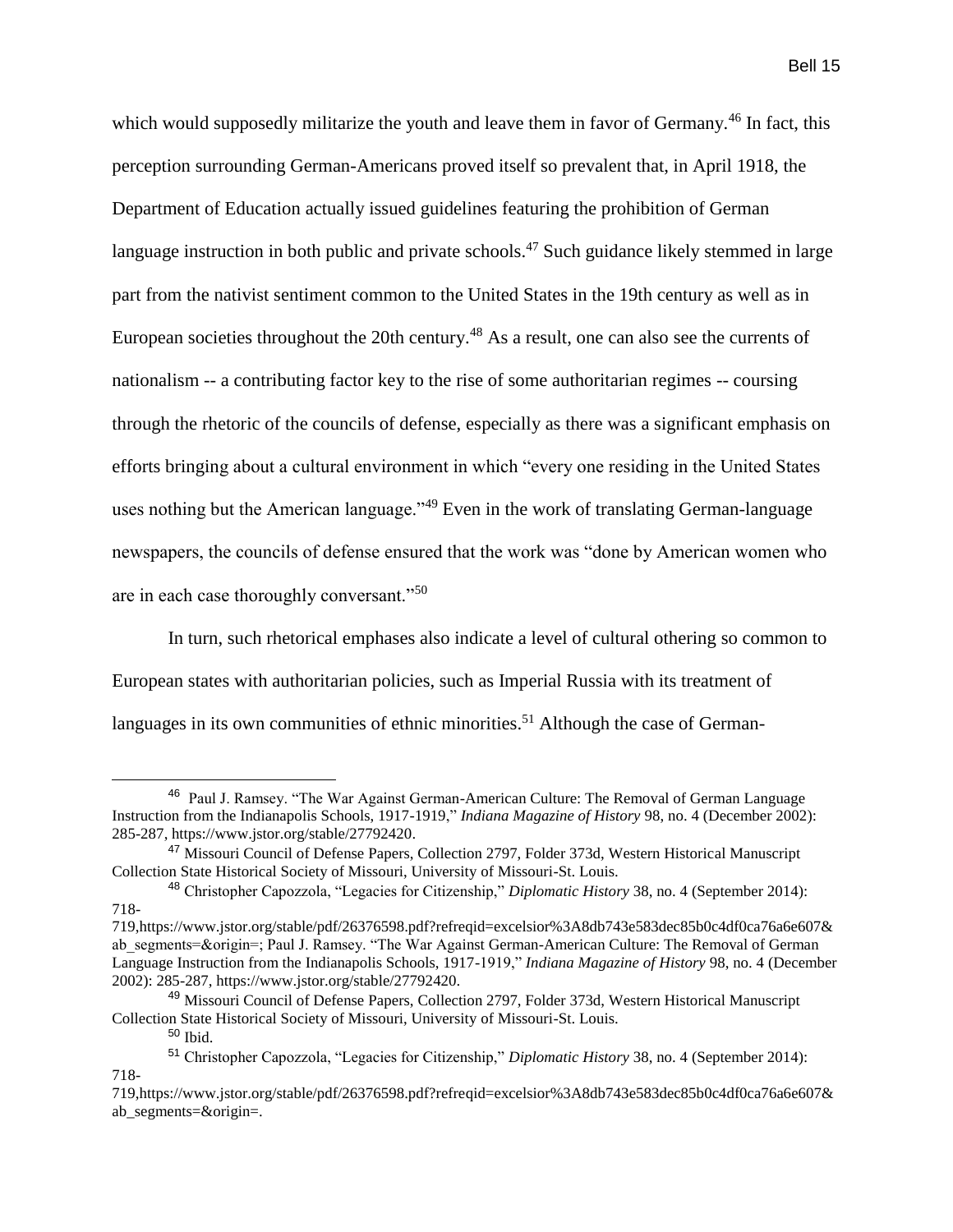Americans proved itself much less severe than this example and other outpourings of authoritarian rhetoric, it nevertheless followed the practice of scapegoating frequently found in such politically-volatile states. In the very same memorandum from the Department of Education -- and amongst four other points of advice regarding German language instruction -- a restriction on textbooks was recommended: "Books used in the schools should not contain material antagonistic to the principles of the Government of the United States or principles or sentiments out of harmony with our democratic ideals."<sup>52</sup> With the inclusion of this guideline alongside those regarding German instruction, the Department of Education -- and therefore the Missouri Council of Defense -- equated German-speaking Americans with unpatriotic traitors. Accordingly, such policies allowed Missouri and the nation as a whole a social diversion much more convenient to the war effort than the building movements of feminism and Marxism, the latter of which had interrupted the Russia's effort against Germany and perhaps intimidated the Americans conducting their own.

Again, this sort of paranoia served fears of German-Americans that were quite real in the mind of the Anglo-American mainstream, which in turn were typified in the efforts of the Missouri Council of Defense as it worked to disrupt the traditions that created commonalities amongst German-Americans as a cultural demographic. More specifically, the Council often sought an all-or-nothing approach where German-Americans were concerned, and its Secretary Chairman, William F. Saunders, spread throughout the local councils an attitude in which "no man can be neutral… between the interests of America and the Imperial Government of Germany" -- even if that man found these two countries to be equally his own.<sup>53</sup> This, in turn,

<sup>&</sup>lt;sup>52</sup> Missouri Council of Defense Papers, Collection 2797, Folder 373d, Western Historical Manuscript Collection State Historical Society of Missouri, University of Missouri-St. Louis.

<sup>53</sup> Missouri Council of Defense Papers, Collection 2797, Western Historical Manuscript Collection State Historical Society of Missouri, University of Missouri-St. Louis.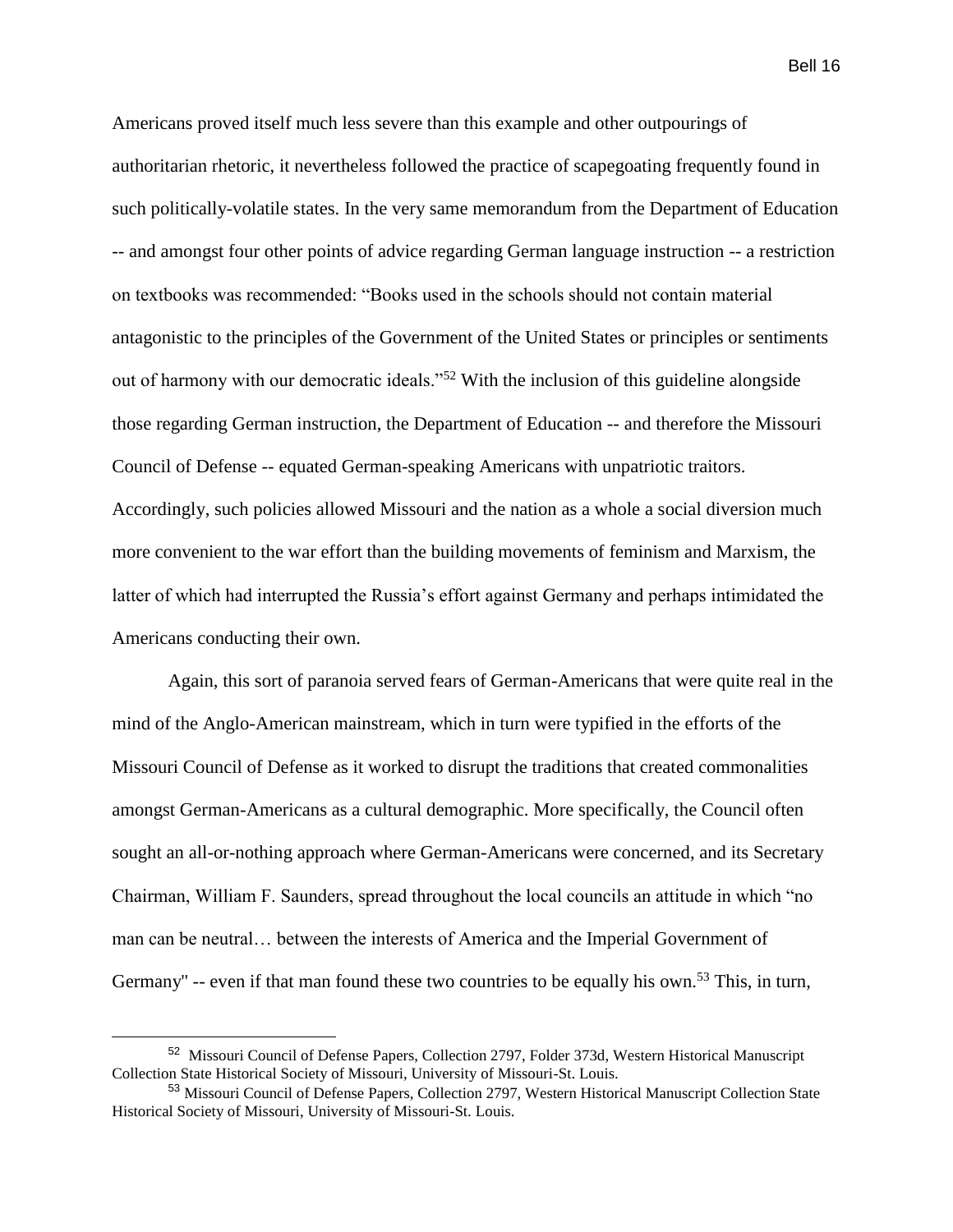meant that city and county councils of defense, as well as the Missouri Council of Defense itself, only needed to reach a low threshold -- indeed, a mere denial of compliance or any criticism from German-Americans -- for domestic sanctions to be further ordered and carried out upon them. It is this sort of absolutist, authoritarian rhetoric that connected and pervaded both the policies and actions of the Missouri Council of Defense, which in turn steamrolled much of the constructive criticism and cultural sympathies posited by German-Americans throughout the course of the war.

Ironically, in nearly achieving this objective, the councils of defense also engaged in conduct similar to the ones it criticized German culture for; principally, this included the bypassing of democratic processes for the sake of military efficiency, which the stereotypical Prussian, and therefore German, was oftentimes associated with. Even on an individual level, the irony of the situation presents itself in the aforementioned efforts by the councils of defense to utilize German translators in keeping tabs on the activities and attitudes of German-Americans.<sup>54</sup> As a whole, the councils of defense found their rhetoric and means in a contradictory position that had been adopted simply for the reassurance of those who feared a small minority that largely aided the war effort in an enthusiastic manner. Even on a policy level, this essentially limited not only German-American cultural expression, but also any nuanced political expression by them. This is further evidenced by the numerous efforts to ban the speaking of the German language in the public, such as on streets and in schools, but also in the privacy of churches.<sup>55</sup>

However, perhaps the most notable aspect of the Missouri Council of Defense's rhetorical strategy that proved itself authoritarian was its use of "friendly coercion," as DeWitt

 $\overline{a}$ 

<sup>54</sup> Missouri Council of Defense Papers, Collection 2797, Folder 373d Western Historical Manuscript Collection State Historical Society of Missouri, University of Missouri-St. Louis.

 $55$  Ibid.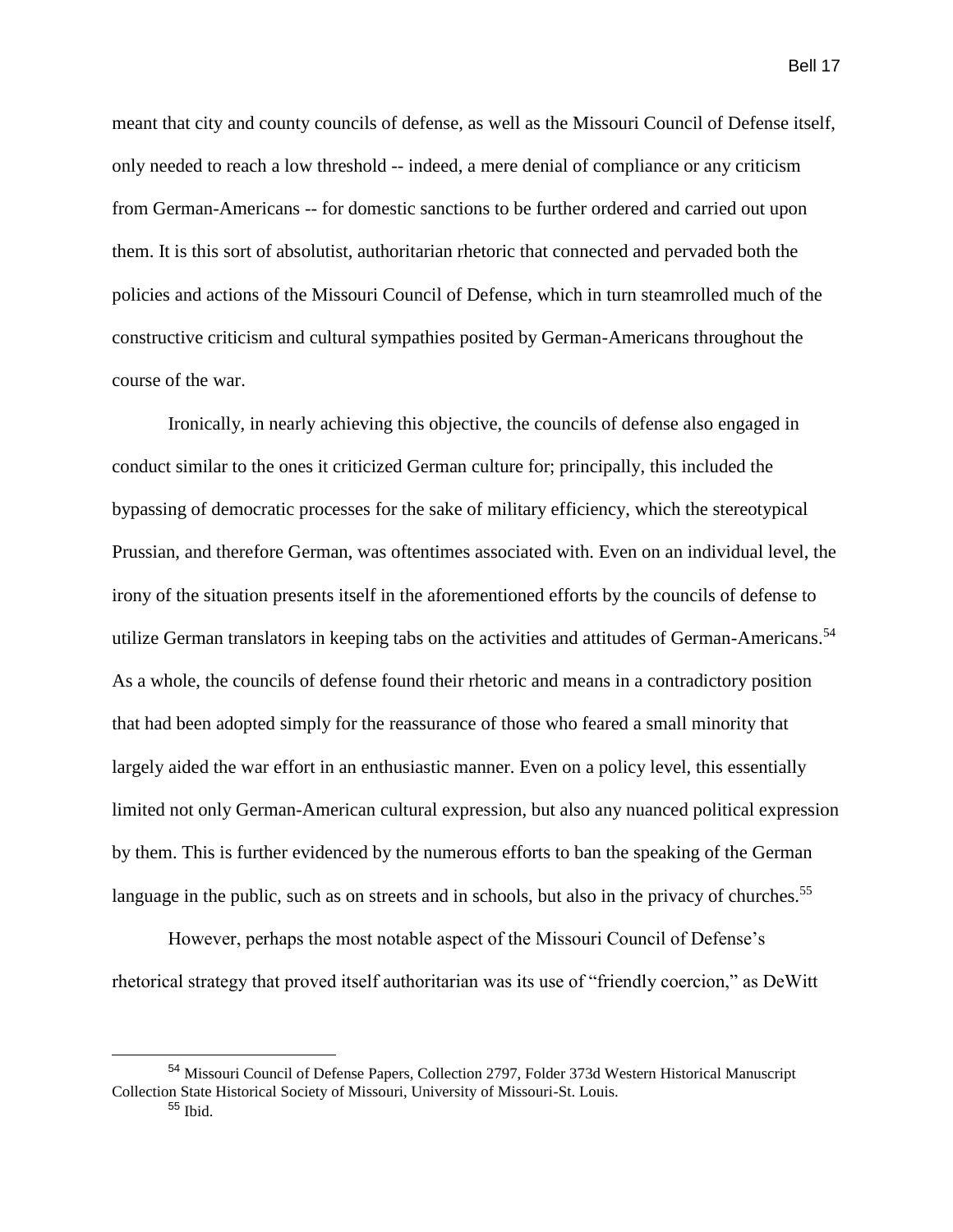termed it.<sup>56</sup> This method of anti-German action oftentimes bordered on being more within the realm of on-the-ground tactics and simple relations with German-Americans, though they subtly exuded some manner of authoritarian rhetoric. In correspondence to Saunders from a German-American pastor in St. Louis, the latter is noted as having promised and subsequently provided the former with a "list of all officers, Pastors, Professors, and Teachers of the Missouri Synod of the Lutheran Church."<sup>57</sup> Consequently, this allowed the Missouri Council of Defense "to ascertain whether a pastor or teacher, who may happen to be under a cloud, [was] a member of [the] synod or not."<sup>58</sup> Again, the German language was equated here -- in this case by an actual German-American -- with a higher potential for disloyalty, thus further contributing to an othering of a cultural group that was noted by many other writers in Council documents to have been quite the opposite.

Indeed, German-Americans are occasionally noted in the Missouri Council of Defense's correspondence -- mostly by council officials on the local levels -- as being "absolutely loyal in every way and upon all occasions."<sup>59</sup> Yet with the rarity of such statements in official communications, as well as with popular instances of harassment and violence against Germanspeakers in public, German-Americans doubtlessly felt the immense pressure and intimidation that lie latent in the social and political environment of the American homefront in World War I. Indeed, by whipping and shaming a man who had spoken German publicly in St. Thomas, Missouri, the grassroots proponents of the anti-German movement provided German-Americans

<sup>56</sup> Petra DeWitt, *Degrees of Allegiance: Harassment and Loyalty in Missouri's German-American Community During World War I* (Athens: Ohio University Press, 2012): 1-7.

<sup>&</sup>lt;sup>57</sup> Missouri Council of Defense Papers, Collection 2797, Folder 373d, Western Historical Manuscript Collection State Historical Society of Missouri, University of Missouri-St. Louis.

 $58$  Ibid.

<sup>59</sup> Ibid.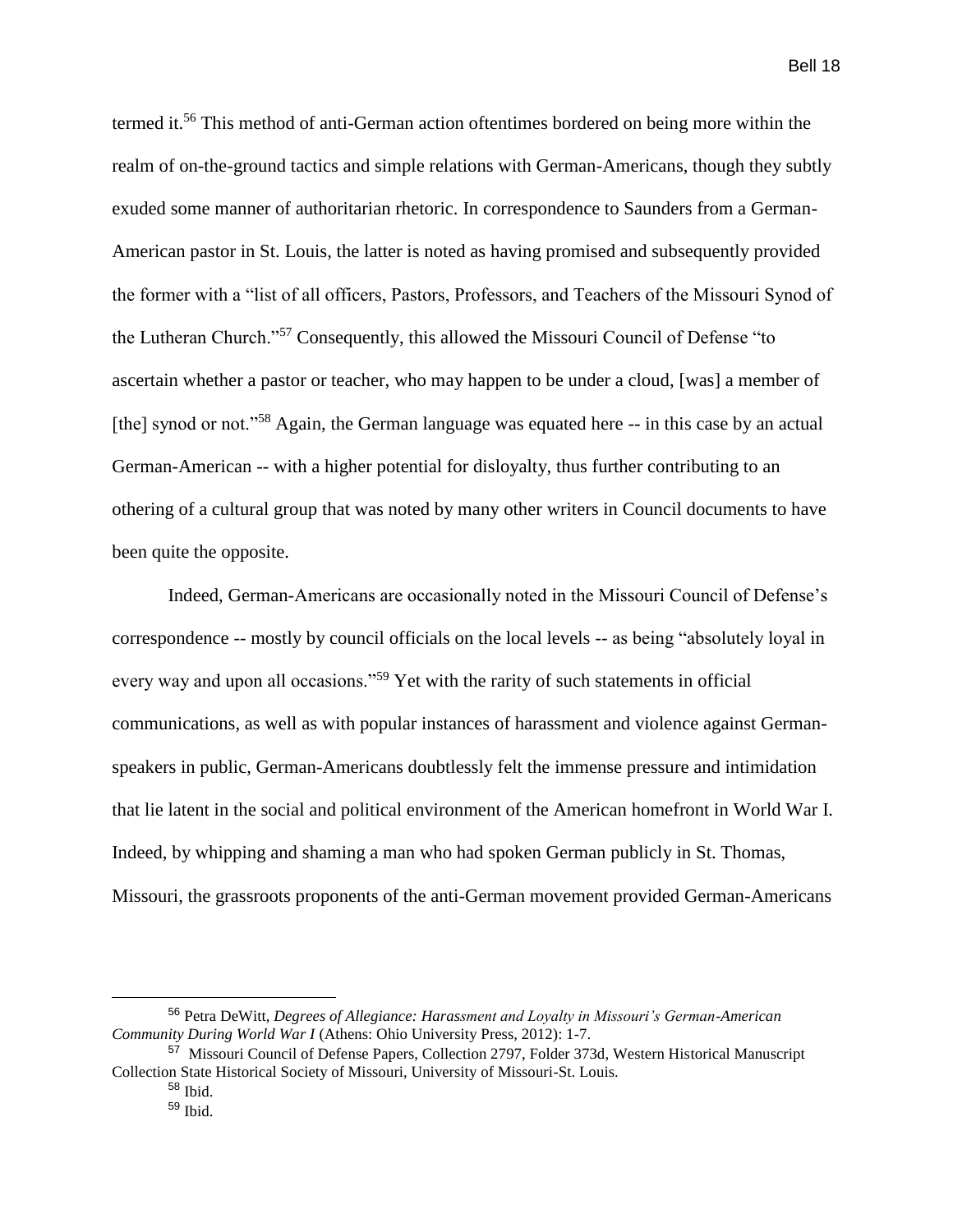with a fearful example of the possible outcomes if cultural deviancy and political dissent persisted any further into the war.<sup>60</sup>

Similarly, the lynching of a German-American man for his "disrespectful remarks" regarding President Wilson further served as a cautionary tale to other German-Americans.<sup>61</sup> As a result, as well as due to the legal ramifications of the Espionage Act, the repercussions of being "under a cloud" of dissent or sympathy for Germans posed immense dangers to expressive German-Americans, and thus also rendered some strategies by the Missouri Council of Defense pointless.<sup>62</sup> In particular, with seemingly-ironic efforts to keep the anti-German movement within legal boundaries, Saunders recommended that the Boone County Township Council of Defense "not threaten, simply advise" in its friendly coercion.<sup>63</sup> As a whole, with both subtle and more emboldened warnings to German-Americans, such instructions proved themselves both contradictory and meaningless, especially since violations in spite of them required repercussions on behalf of the Espionage Act and brought out the public's anger.

In return for all of this anti-German policy and authoritarian rhetoric, the Missouri Council of Defense and its popular proponents received almost exactly what it had requested since its inception in 1917 -- the erasure of the German language in Missouri. With some officials from the Missouri Council of Defense also fostering an attitude that "those who cannot understand any English whatsoever… are a negligible quantity," the government and its popular proponents neglected and even abused a sector of its own population. Accordingly, the actions of the Missouri Council of Defense naturally took on an unjust quality befitting of authoritarian

<sup>60</sup> Petra DeWitt, *Degrees of Allegiance: Harassment and Loyalty in Missouri's German-American Community During World War I* (Athens: Ohio University Press, 2012): 1-7.

<sup>61</sup> Ibid, 59.

<sup>62</sup> Missouri Council of Defense Papers, Collection 2797, Folder 373d, Western Historical Manuscript Collection State Historical Society of Missouri, University of Missouri-St. Louis.

 $63$  Ibid.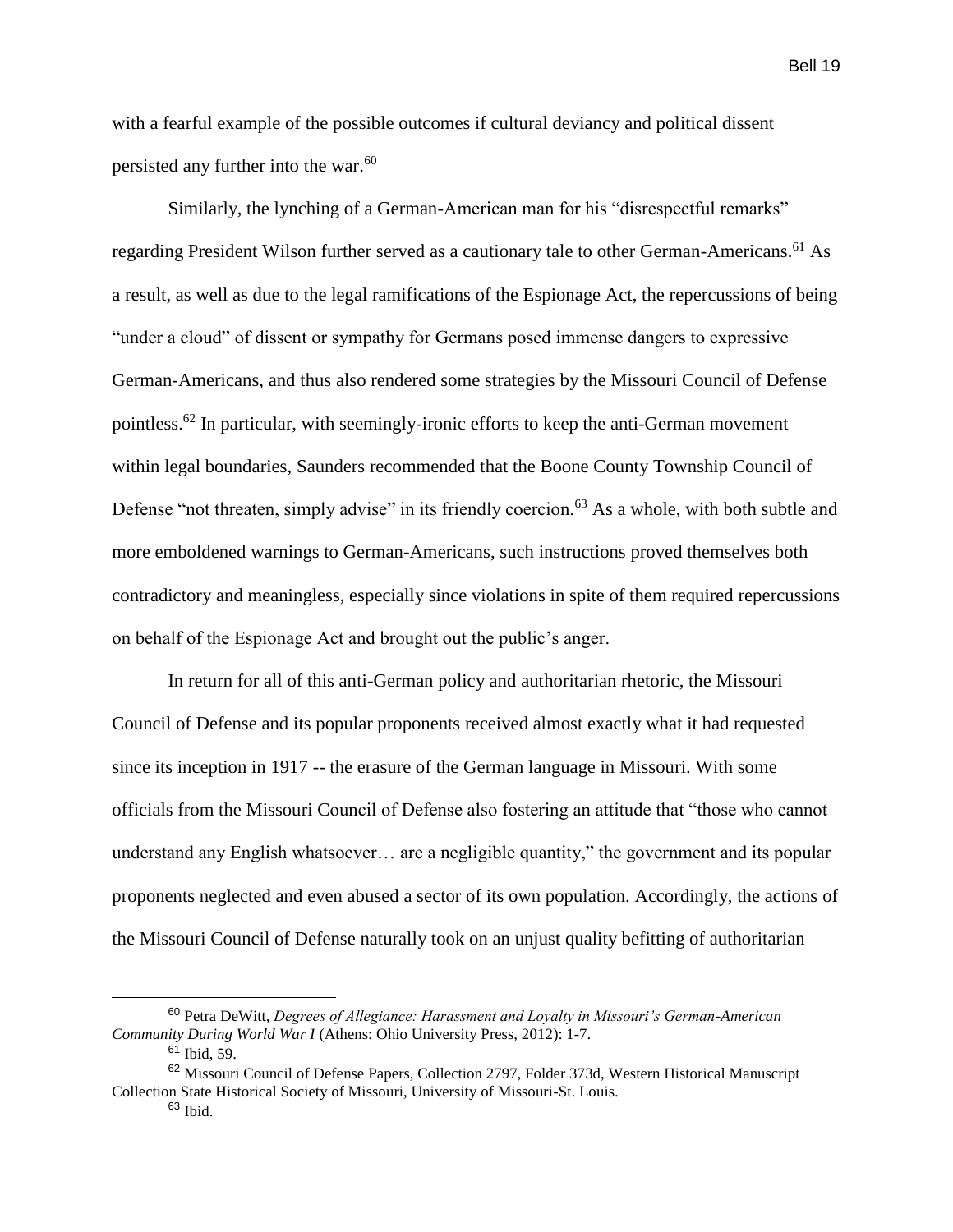movements, since grassroots-level efforts at ensuring security oftentimes merely reassured some concerned citizens while depriving others of their rights -- namely their First Amendment rights. Indeed, the federal and state governments in the later years of World War I loosely curtailed liberty for the sake of efficiency and a false sense of security in the domestic scene. Even the Governor of Missouri in 1917 indicated that this ought to have been the official policy adopted by all citizens during the course of the war, as he stated in a February of that year that, in times of war, "those in authority must and should wholly disregard laws and customs that are wise and just in times of peace."<sup>64</sup>

As a result, the German-American experience in Missouri during the Great War frequently entailed surrendering one's long-held linguistic tradition -- in nearly every setting and context -- to the government. Although the Missouri Council of Defense did act in this way with the direct sanction of the state and federal governments, it still engaged in activities that essentially proved authoritarian and unfair, regardless of whether or not it was intended as such. In attempting to "win this war with the minimum amount of friction," the state of Missouri and its Council of Defense ultimately created additional social and political tension that conveniently served the self-interests of the United States government and forced German-Americans to choose between their heritage and unnecessary compliance with "a nation of orders."<sup>65</sup>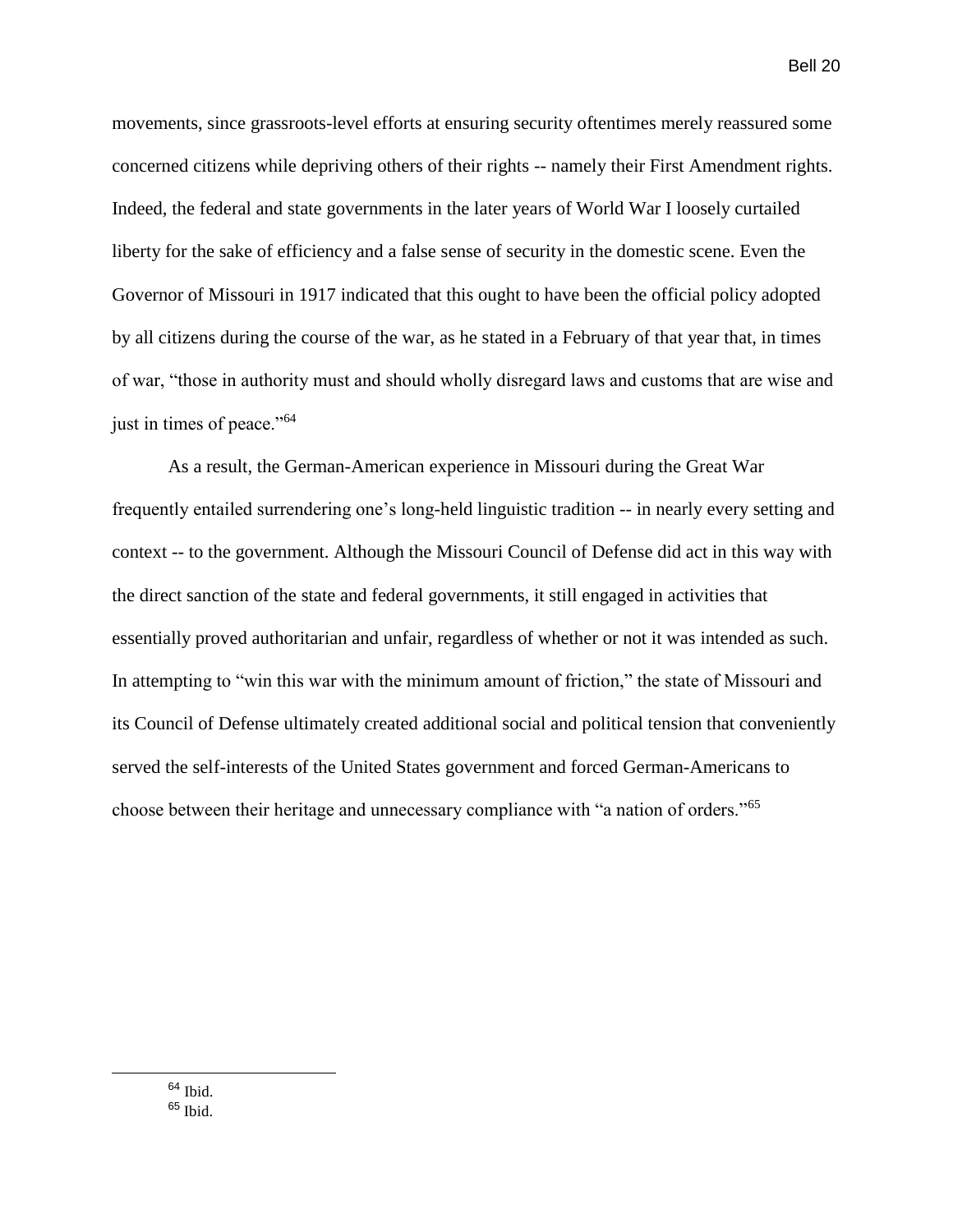## Bibliography

- Bek, William G. "*Der Geist Des Deutschtums' in the State of Missouri*." Western Historical Manuscript Collection. State Historical Society of Missouri, University of Missouri-Columbia.
- Benecke Family Papers. Collection 3825. Western Historical Manuscript Collection State Historical Society of Missouri, University of Missouri-St. Louis.
- Breckenridge, William Clark. *Letter of William Clark Breckenridge to William Porter, February 1, 1917*. Online Collections, Missouri Historical Society, A0170-00015, http://collections.mohistory.org/resource/939394.
- Breckenridge, William Clark. *Letter of William Clark Breckenridge to Gilbert Parker, August 1, 1916*. Online Collections, Missouri Historical Society, A0170-00020, https://mohistory.org/collections/item/A0170-00020.
- Capozzola, Christopher. "Legacies for Citizenship." *Diplomatic History* 38, no. 4 (September 2014): 713-726.
- Conolly-Smith, Peter. "Reading Between the Lines': The Bureau of Investigation, the United States Post Office, and Domestic Surveillance During World War I." *Social Justice* 36, no. 1 (2009): 7-21.
- Dahlberg, Leif. "Pirates, Partisans, and Politico-Juridical Space." *Law and Literature* 23, no. 2 (Summer 2011): 262-277. https://www.jstor.org/stable/pdf/10.1525/lal.2011.23.2.262.pdf?refreqid=excelsior%3A2
- 9

513c5b995e048f85dbf6ea798aef4a&ab\_segments=&origin=.

- DeWitt, Petra. *Degrees of Allegiance: Harassment and Loyalty in Missouri's German-American Community During World War I*. Athens: Ohio University Press, 2012.
- Kamphoefner, Walter D. "Language and Loyalty among German Americans in World War I." *Journal of Austrian-American History* 3, no. 1 (2019): 1-25. https://www.jstor.org/stable/pdf/10.5325/jaustamerhist.3.1.0001.pdf.
- Luebke, Frederick C. *Bonds of Loyalty: German Americans in World War I*. Dekalb, Illinois: Northern Illinois University Press, 1974.
- Meyer, G.J. *The World Remade: America in World War I*. New York: Bantam Books, 2016.

Missouri Council of Defense Papers. Collection 2797. Western Historical Manuscript Collection.